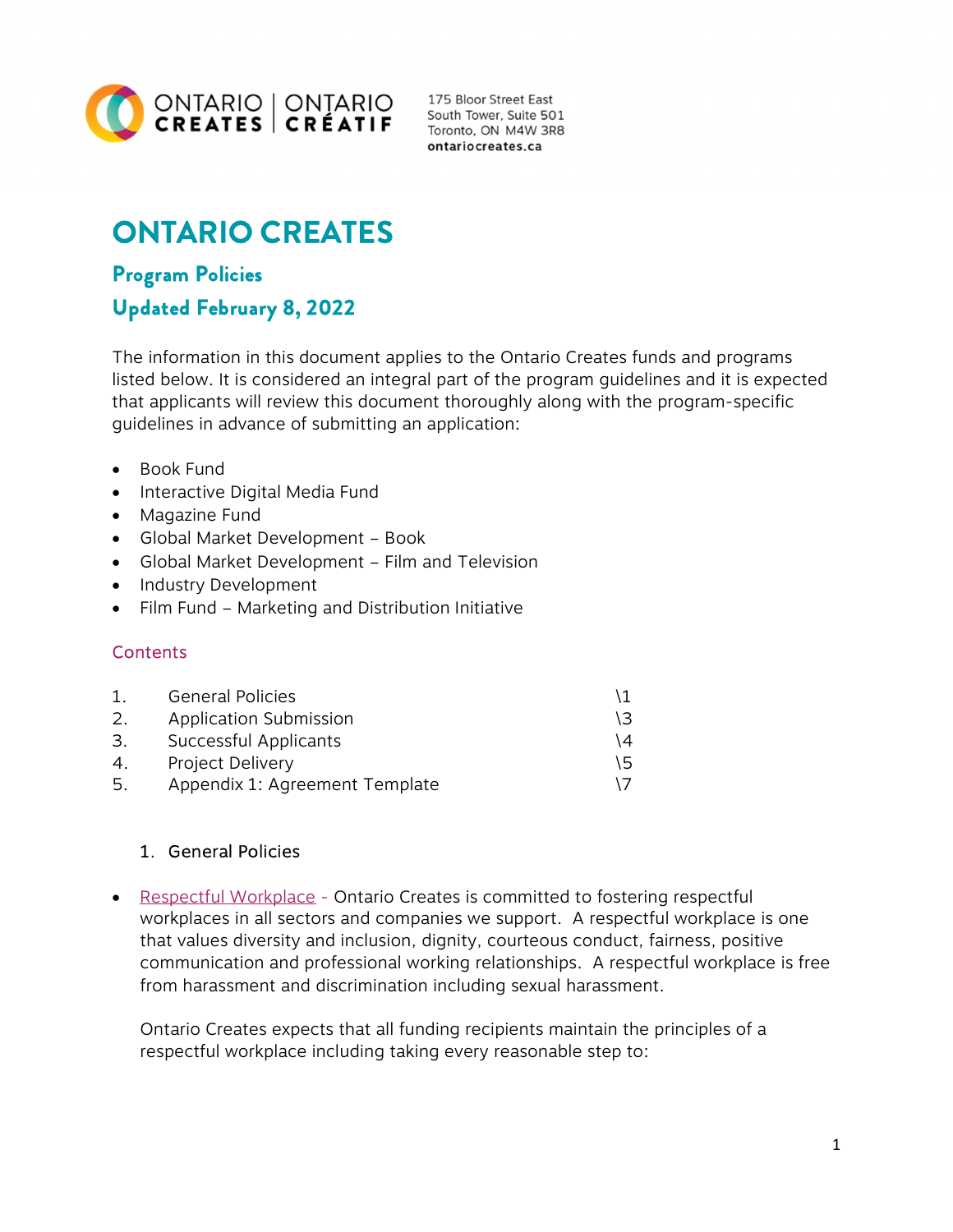- Cultivate and sustain a respectful, positive, inclusive and supportive work culture
- Provide a safe mechanism for staff to report incidents or allegations of inappropriate behavior
- Take action to prevent, identify and eliminate workplace harassment and discrimination in a timely manner

An eligibility requirement for Ontario Creates programs includes the applicant organization confirming that they have in place both guiding principles and a process for maintaining a respectful workplace. Please download the **Applicant Affidavit** from the Ontario Creates website or from the application form in the OAP, sign, and include with your application as instructed.

 Diversity - Ontario Creates values and supports diversity and gender parity at all levels and business roles within creative industries. We acknowledge that many communities continue to face systemic barriers, preventing them from participating meaningfully in these industries. Ontario Creates applies a lens of diversity, equity, and inclusion to the evaluation criteria for this program, and directs jury members to do the same. Applicants proposing projects/activities that support, reflect, and strengthen diversity and gender parity in Ontario are expected to tangibly demonstrate a genuine and sustained commitment to these equity-seeking communities\*. Ontario Creates encourages applications from companies that are led by BIPOC (Black, Indigenous, or People of Colour) or Francophone individuals and applicants that otherwise meet the provincial definition of diversity\*\*.

\* Equity seeking communities are those that face significant collective challenges in participating in society. This marginalization may be caused by, but not limited to, attitudinal, historic, social and environmental barriers based on age, ethnicity, disability, economic status, gender, nationality, race, sexual orientation and transgender status. Equity-seeking communities identify barriers to equal access, opportunities and resources due to disadvantage and discrimination and actively seek social justice and reparation.

\*\* The provincial definition of diversity states: the dimensions of diversity include, but are not limited to: ancestry, culture, ethnicity, gender identity, gender expression, language, physical and intellectual ability, race, religion (creed), sex, sexual orientation and socio-economic status.

Accessibility - Ontario Creates welcomes applications from people with disabilities, people who are deaf, and people who have barriers to accessing technology. If you would like to request an alternative process or format for submitting an application, or request funds (up to \$500 per application) towards service providers to assist with your application, please contact the relevant Program Consultant a minimum of four weeks before the deadline. Support for application assistance is also available to First Nations, Inuit or Métis applicants facing language, geographic and/or cultural barriers. Services may include, but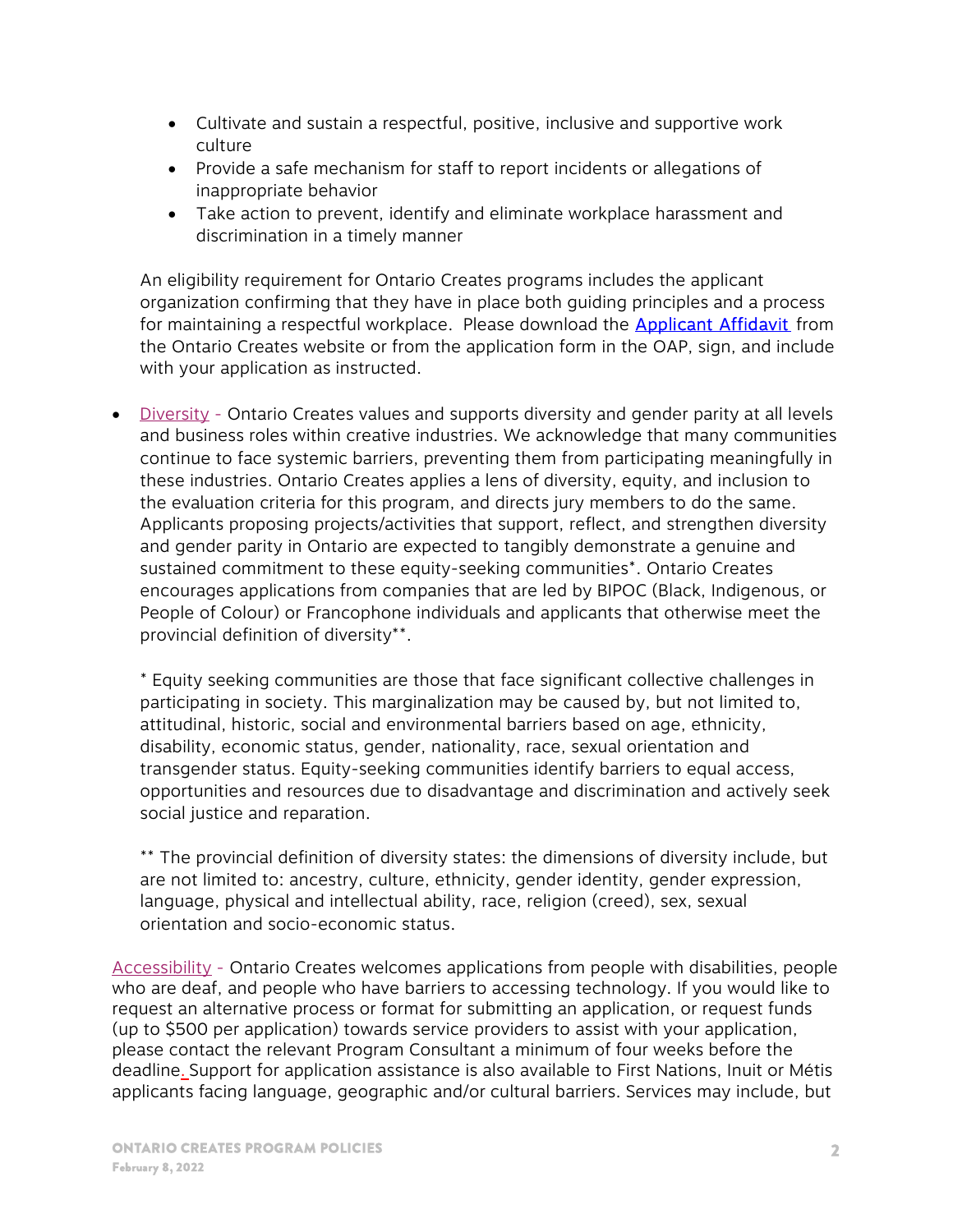are not limited to, assistance to create an account and navigate the Online Application Portal; transcribe/edit/organize/translate application materials; complete and submit application materials.

 Ontario Creates encourages applicants who host event-based activities to choose accessible venues and offer accommodations for people with disabilities as required. More information on the Accessibility for Ontarians with Disabilities Act can be found here https://www.ontario.ca/laws/statute/05a11.

# 2. Application Submission

• Online Application Portal - All applications must be submitted electronically through the Online Application Portal (OAP) at https://apply.ontariocreates.ca/.

Applicants that do not have a user account on OAP, should go to https://apply.ontariocreates.ca/ and click on "Register". For assistance, please see Ontario Creates' website for the "OAP Quick Start Guide".

Applicants that are already registered will see the relevant Ontario Creates program deadline in their dashboard. To start the application, click on "Start New Application" and follow the directions to access the application form. For technical assistance, please contact the OAP Helpdesk at **applyhelp@ontariocreates.ca**.

- Financial Statements Financial Statements for the two most recently completed fiscal years must be submitted with your application:
	- o A minimum of compilation engagement report or Notice-to-Reader financial statements will be accepted for projects requesting \$150,000 or less. Compilation engagement report or Notice-to-Reader financial statements must be prepared and signed by a third-party accountant who is a member in good standing of a provincial branch of the Chartered Professional Accountants (CPA).
	- o Review engagement or audited financial statements are required for requests of more than \$150,000, and must be conducted by an independent public accountant.
	- o Financial statements are not required for requests of \$15,000 or less.
	- o Financial statements must be current and dated within six months of the applicant's most recent fiscal year-end.
	- o Exceptions may be considered for companies with less than two years of operations. Companies in this situation should contact Ontario Creates in advance of the deadline.

For fiscal year ends 2020 and earlier, Ontario Creates will accept at minimum compilation engagement report or Notice-to-Reader financial statements prepared and signed by a third-party accountant who is a member in good standing of a provincial branch of the Chartered Professional Accountants (CPA).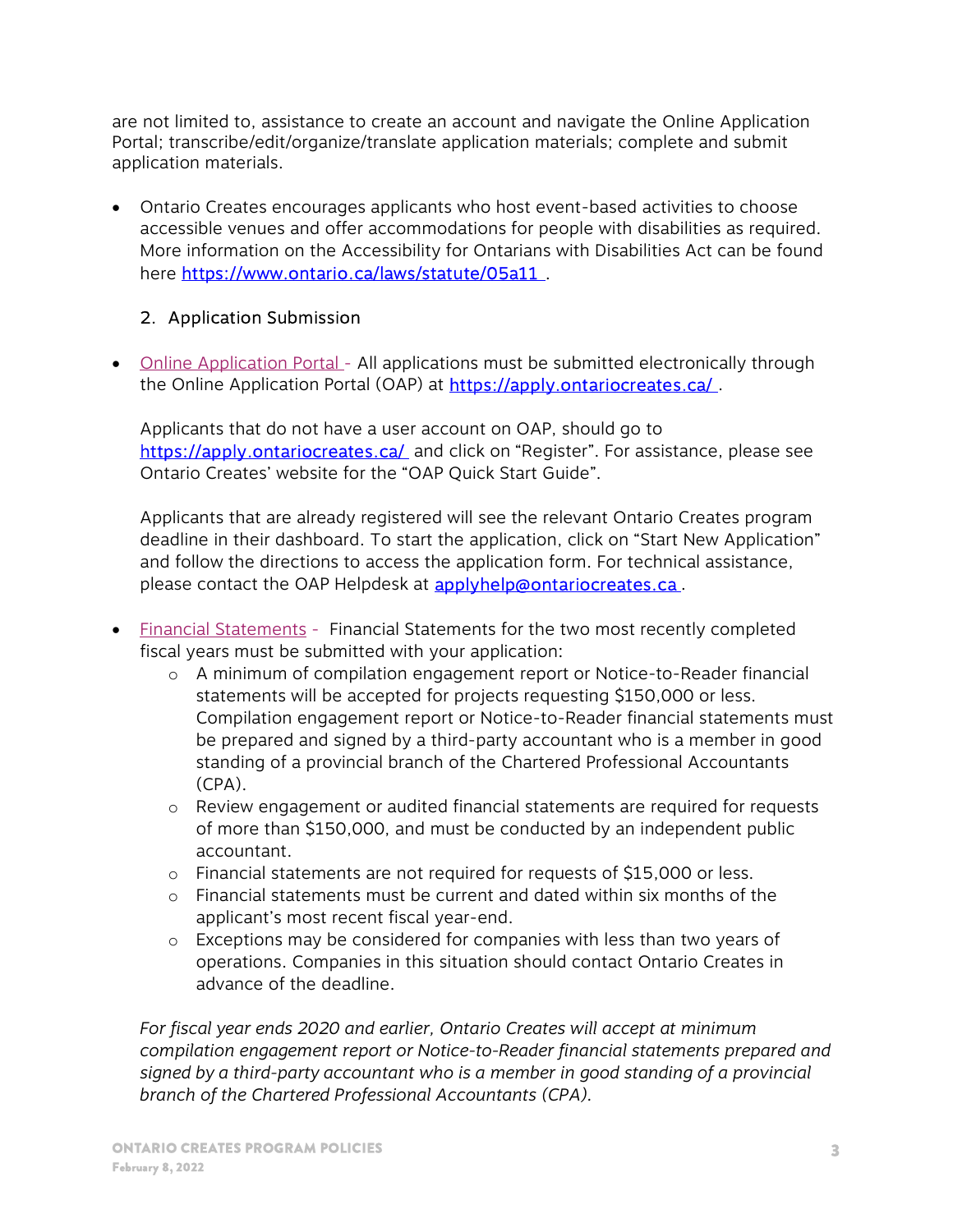- Application Form: FTEs applicants must indicate the number of Full-Time Equivalent (FTE) positions that will be created and/or retained as a result of the Ontario Createssupported activity/activities and funding.
- Application Form: Ontario Expenditures applicants are required to indicate the total expenditures paid to Ontario residents for labour that is directly attributable to the project, and Total Ontario expenditures, excluding labour, that are directly attributable to the project.
- Application Form: Funding from Other Sources applicants are required to report the total unregulated private sector project funding (financing that is not influenced by government regulation) such as internal revenues, venture capital investment, sponsorship, loans, distribution fees, and the total public sector funding (Federal, provincial, and/or municipal government funding and tax credits).
- FIPPA Subject to the Freedom of Information and Protection of Privacy Act (FIPPA), all information contained in the application will remain strictly confidential.
- Communication Ontario Creates reserves the right to alter program guidelines with general public notice to all potential applicants and to refuse any application for any reason. All inquiries pertaining to Ontario Creates Funds are to be directed to Ontario Creates staff only.
- Final Decisions All Ontario Creates decisions are final. The number of awards and amount awarded is contingent on confirmation of Ontario Creates' annual budget. Ontario Creates is not required to make any minimum number of awards.

# 3. Successful Applicants

- Agreement On acceptance into the program, the recipient company will be required to sign a standard Ontario Transfer Payment Agreement covering the terms of their participation in the program including providing Ontario Creates with permission to use the project and delivery materials for promotional purposes. A copy of this agreement is attached for review in Section 5: Appendix 1 below. Recipients may not amend the agreement template.
- Accessibility Successful applicants who are deaf or otherwise disabled may be eligible for supplementary funds for accessibility expenses required to complete their project deliverables.
- Release of Project Info Ontario Creates is required to provide a list of funding recipients to the Ministry of Heritage, Sport, Tourism and Culture Industries and to disclose funding information on the Ontario Creates website. Information provided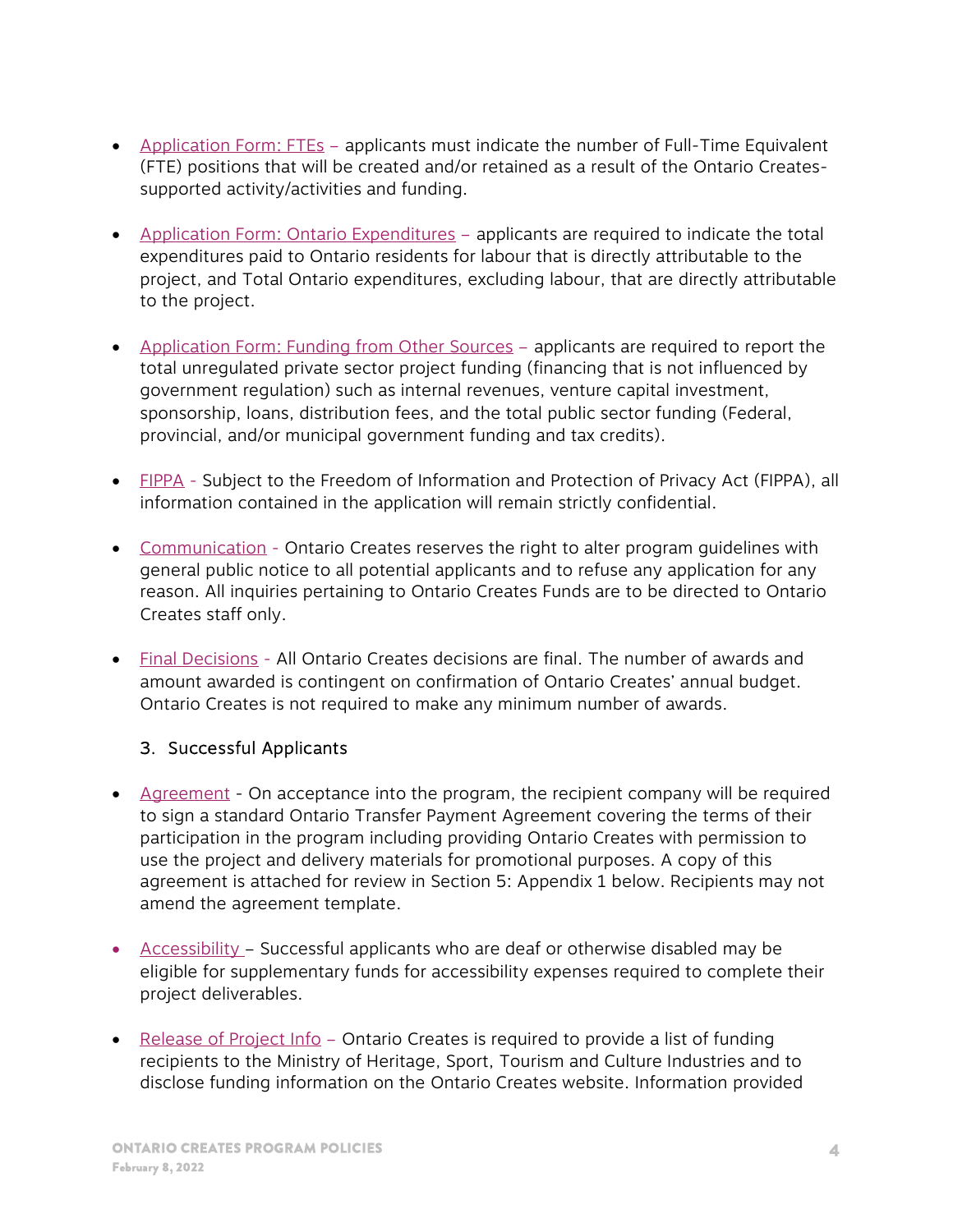may include but is not limited to company, project title/description and amount of funding.

- Insurance Recipient companies will be required to carry Commercial General Liability Insurance on an occurrence basis for Third Party Bodily Injury, Personal Injury and Property Damage, to an inclusive limit of not less than \$2,000,000 per occurrence, \$2,000,000 products and completed operations aggregate. Ontario Creates and Her Majesty the Queen need to be named as additional insureds on all policies. Please budget accordingly. Additional information on insurance requirements is available upon request.
- Credit Ontario Creates support is to be acknowledged with an Ontario Creates credit and logo on the project and all related publicity and promotional materials. Ontario Creates is to be advised in advance of any mention of Ontario Creates or Ontario Creates' involvement in the project in media releases, publicity materials or social media. The Ontario Creates logo is available here: https://ontariocreates.ca/aboutus/ontario-creates-logo
- Changes to the Project Ontario Creates must be notified of any significant changes to the project as defined in the contract and if applicable, changes will require consent of Ontario Creates.
- Interim Reports Successful applicants will prepare written interim reports on the progress of their project. Participants will also be required to provide feedback on the process, business and/or content development benefits and other outcomes in order for Ontario Creates to evaluate the program.

# 4. Project Delivery

- Deliverables The agreement with Ontario Creates will outline specific deliverables including, but not limited to: a cost report, copies of the project, marketing materials and an assessment of the program. Since project-related deliverables will vary, certain delivery requirements will be negotiated on a case-by-case basis at contract signing. Participants will also be required to provide feedback on the process, business and/or content development benefits and other outcomes in order for Ontario Creates to evaluate the program.
- Cost Report A Final Cost Report and Financing Statement is required for all projects supported by Ontario Creates.
	- o Successful applicants awarded more than \$150,000 must have the Final Cost Report audited by a licensed public accountant.
	- o Successful applicants awarded \$150,000 or less must have a duly authorized notarized [affidavit](https://ontariocreates.ca/uploads/industry_initiatives/eng/affidavit-for-final-cost-report.pdf) attesting to the true and fair representation of the Final Cost Report.

Upon request, copies of invoices and proofs of payments must be submitted.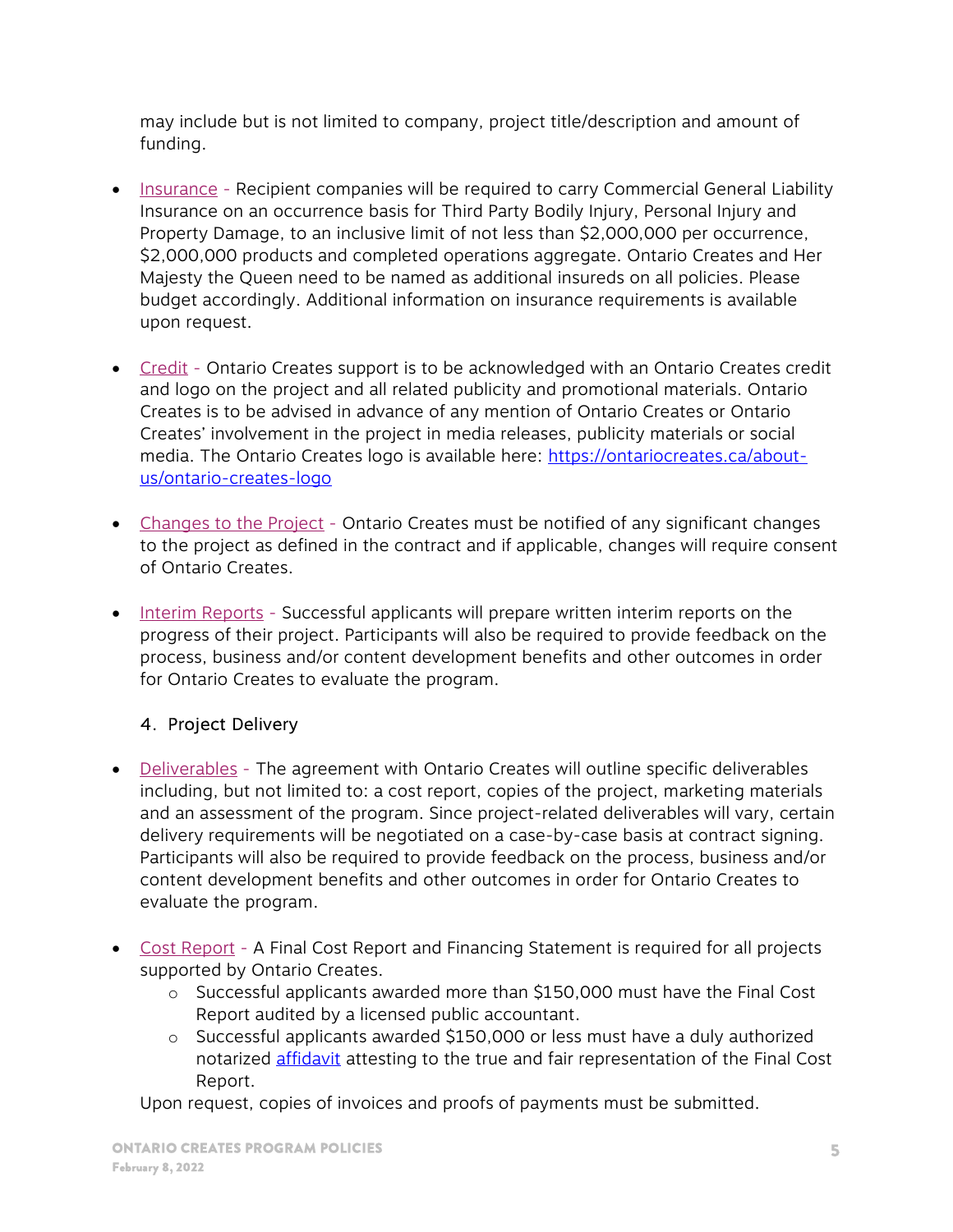- Audit and Review Engagement Requirements:
	- o The auditor must be a member in good standing with its Provincial Institute/Order of Association, have any provincial licenses required to conduct an audit in the province where the engagement will take place, and must be independent of the application corporation.
	- o The auditor's report must be addressed to the party that has engaged the auditor, that is, to the directors or shareholders of the applicant corporation.
	- o The audit must be performed in accordance with Canadian Generally Accepted Auditing Standards.
	- o The cost report must be prepared in accordance with the Generally Accepted Accounting Principles (GAAP) that are published in the CPA Canada Handbook.
	- o The reports must include:
		- A summary of all related party transactions as well as all payments made to the producer and/or related parties;
		- A declaration of non-Canadian labour or services; and
		- A summary of any unpaid amounts and deferrals
	- o The auditor conducting the audit of the Final Cost Report should ensure that they have read and understood the requirements of the relevant program's guidelines before undertaking their reports. Special attention should be paid to the expense and financing categories which have maximum allowable caps.
	- o The company submitting the final cost report is responsible for ensuring that the certified independent accountant who is undertaking the audit or review engagement is aware of the relevant program policies.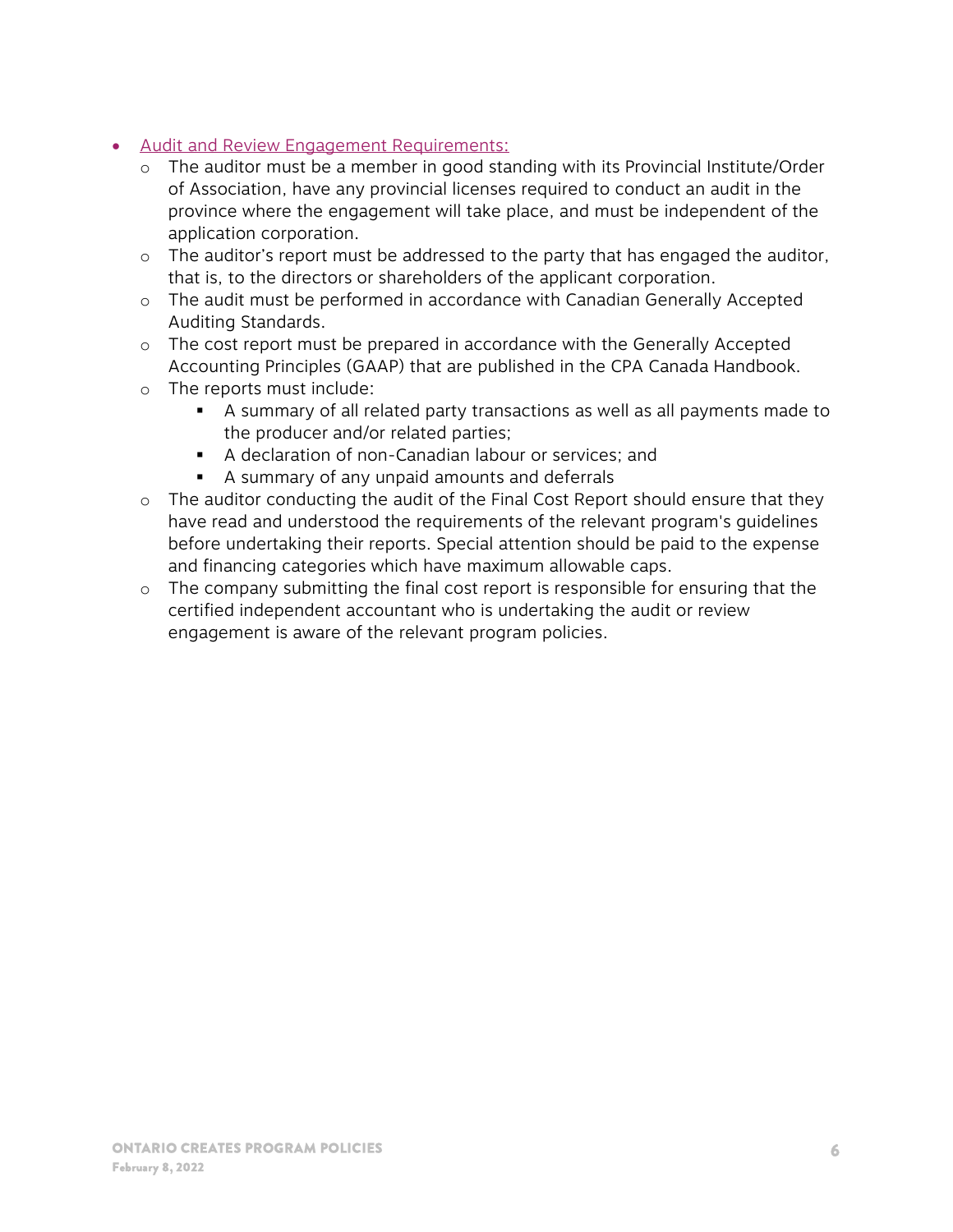#### 5. Appendix 1: Agreement template

#### ONTARIO TRANSFER PAYMENT AGREEMENT

THE AGREEMENT is effective as of the \_\_\_\_\_\_ day of \_\_\_\_\_\_\_\_\_\_, 20\_\_\_

B E T W E E N :

Ontario Media Development Corporation

(the "Province")

- and -

#### [enter the full legal name of the Recipient]

(the "Recipient")

#### **CONSIDERATION**

In consideration of the mutual covenants and agreements contained in this Agreement and for other good and valuable consideration, the receipt and sufficiency of which are expressly acknowledged, the Province and the Recipient agree as follows:

#### 1.0 ENTIRE AGREEMENT

1.1 The agreement, together with:

Schedule "A" - General Terms and Conditions Schedule "B" - Project Specific Information and Additional Provisions Schedule "C" - Project Schedule "D" - Budget Schedule "E" - Payment Plan Schedule "F" - Reports, and any amending agreement entered into as provided for in section 4.1,

constitutes the entire agreement between the Parties with respect to the subject matter contained in the Agreement and supersedes all prior oral or written representations and agreements.

# 2.0 CONFLICT OR INCONSISTENCY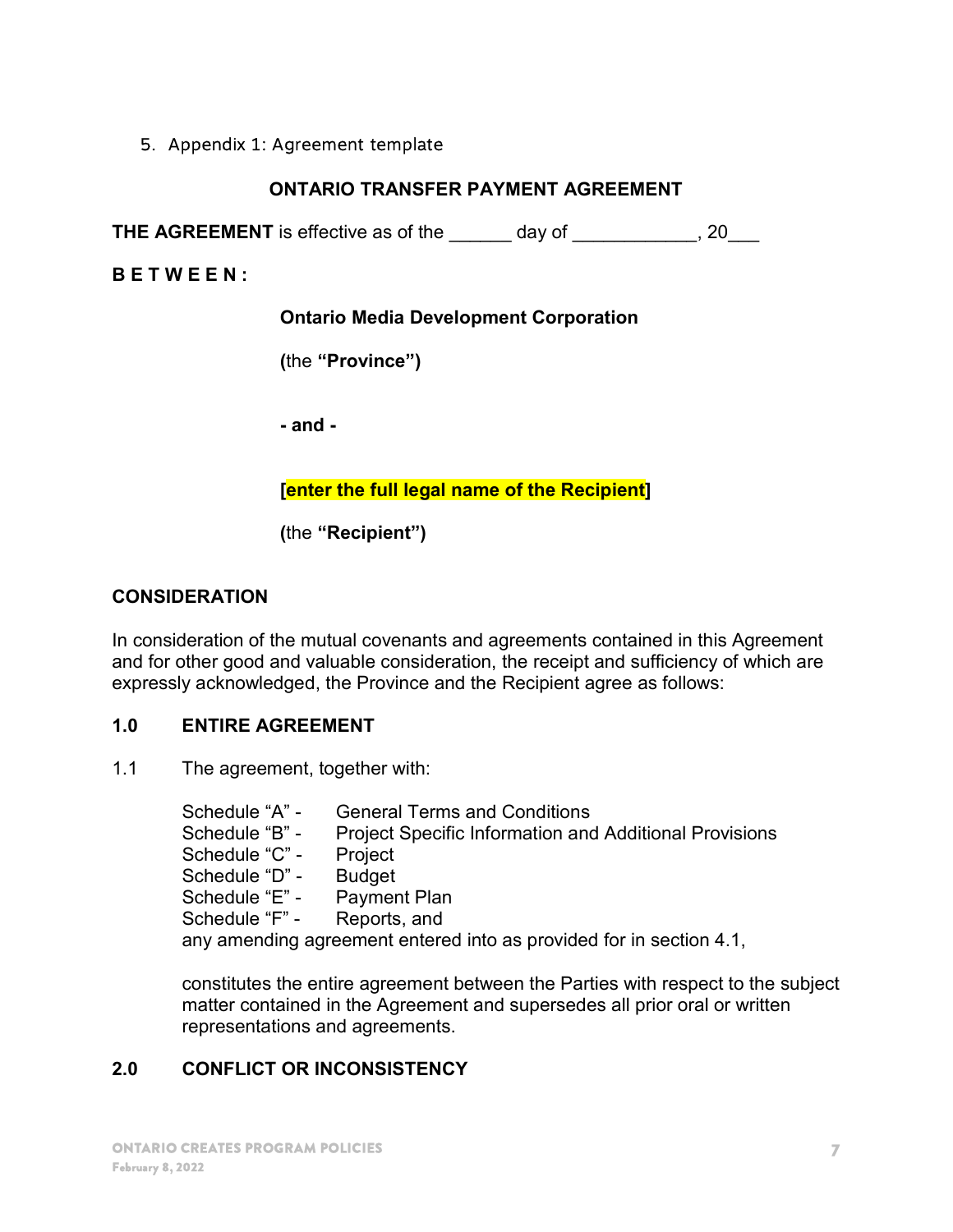- 2.1 Conflict or Inconsistency. In the event of a conflict or inconsistency between the Additional Provisions and the provisions in Schedule "A", the following rules will apply:
	- (a) the Parties will interpret any Additional Provisions in so far as possible, in a way that preserves the intention of the Parties as expressed in Schedule "A"; and
	- (b) where it is not possible to interpret the Additional Provisions in a way that is consistent with the provisions in Schedule "A", the Additional Provisions will prevail over the provisions in Schedule "A" to the extent of the inconsistency.

# 3.0 COUNTERPARTS

3.1 The Agreement may be executed in any number of counterparts, each of which will be deemed an original, but all of which together will constitute one and the same instrument.

#### 4.0 AMENDING THE AGREEMENT

4.1 The Agreement may only be amended by a written agreement duly executed by the Parties.

#### 5.0 ACKNOWLEDGEMENT

- 5.1 The Recipient acknowledges that:
	- (a) by receiving Funds it may become subject to legislation applicable to organizations that receive funding from the Government of Ontario, including the Broader Public Sector Accountability Act, 2010 (Ontario), the Public Sector Salary Disclosure Act, 1996 (Ontario), and the Auditor General Act (Ontario);
	- (b) Her Majesty the Queen in right of Ontario has issued expenses, perquisites, and procurement directives and guidelines pursuant to the Broader Public Sector Accountability Act, 2010 (Ontario);
	- (c) the Funds are:
		- (i) to assist the Recipient to carry out the Project and not to provide goods or services to the Province;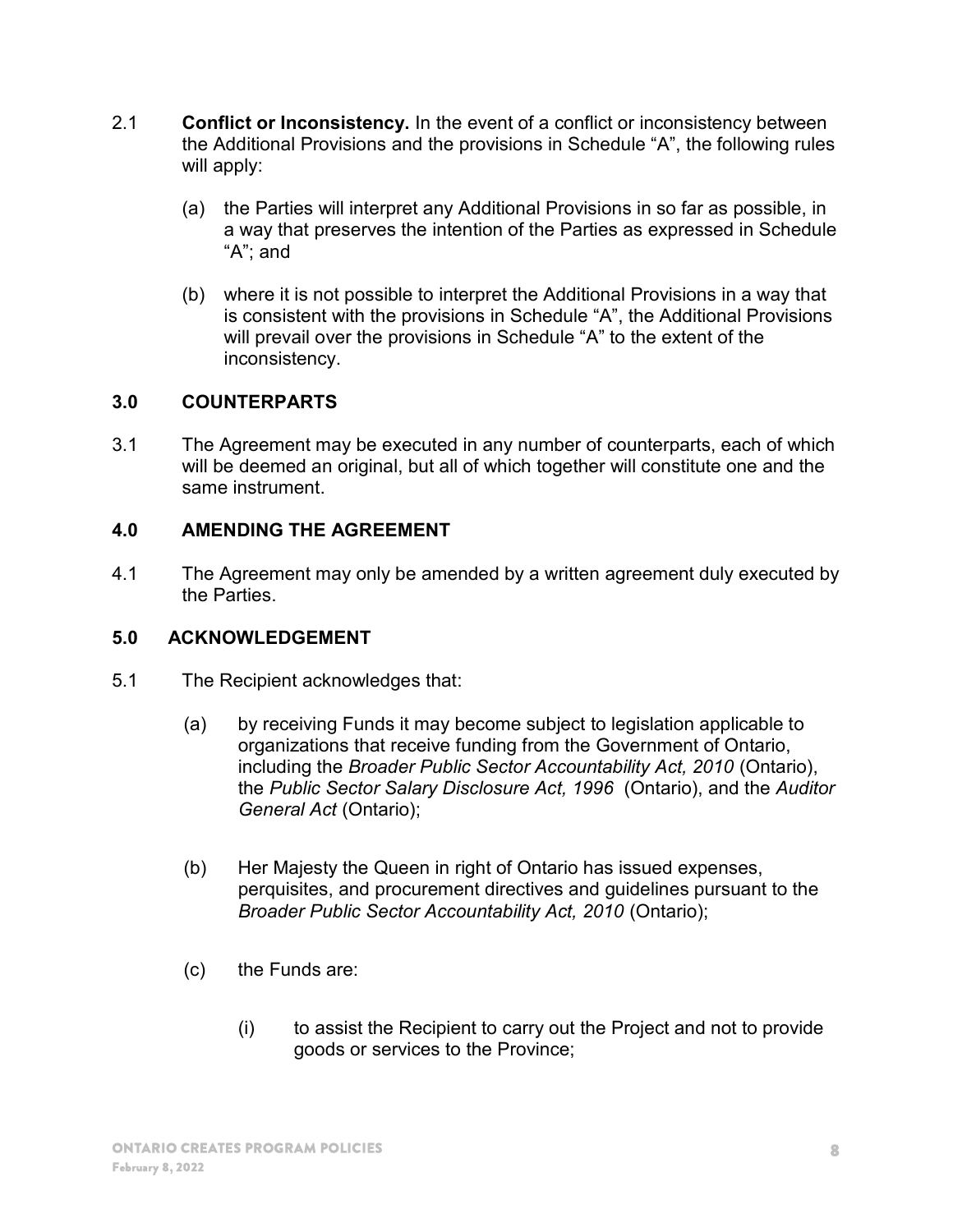- (ii) funding for the purposes of the Public Sector Salary Disclosure Act, 1996 (Ontario);
- (d) the Province is not responsible for carrying out the Project; and
- (e) the Province is bound by the Freedom of Information and Protection of **Privacy Act (Ontario) and that any information provided to the Province** in connection with the Project or otherwise in connection with the Agreement may be subject to disclosure in accordance with that Act.

# - SIGNATURE PAGE FOLLOWS –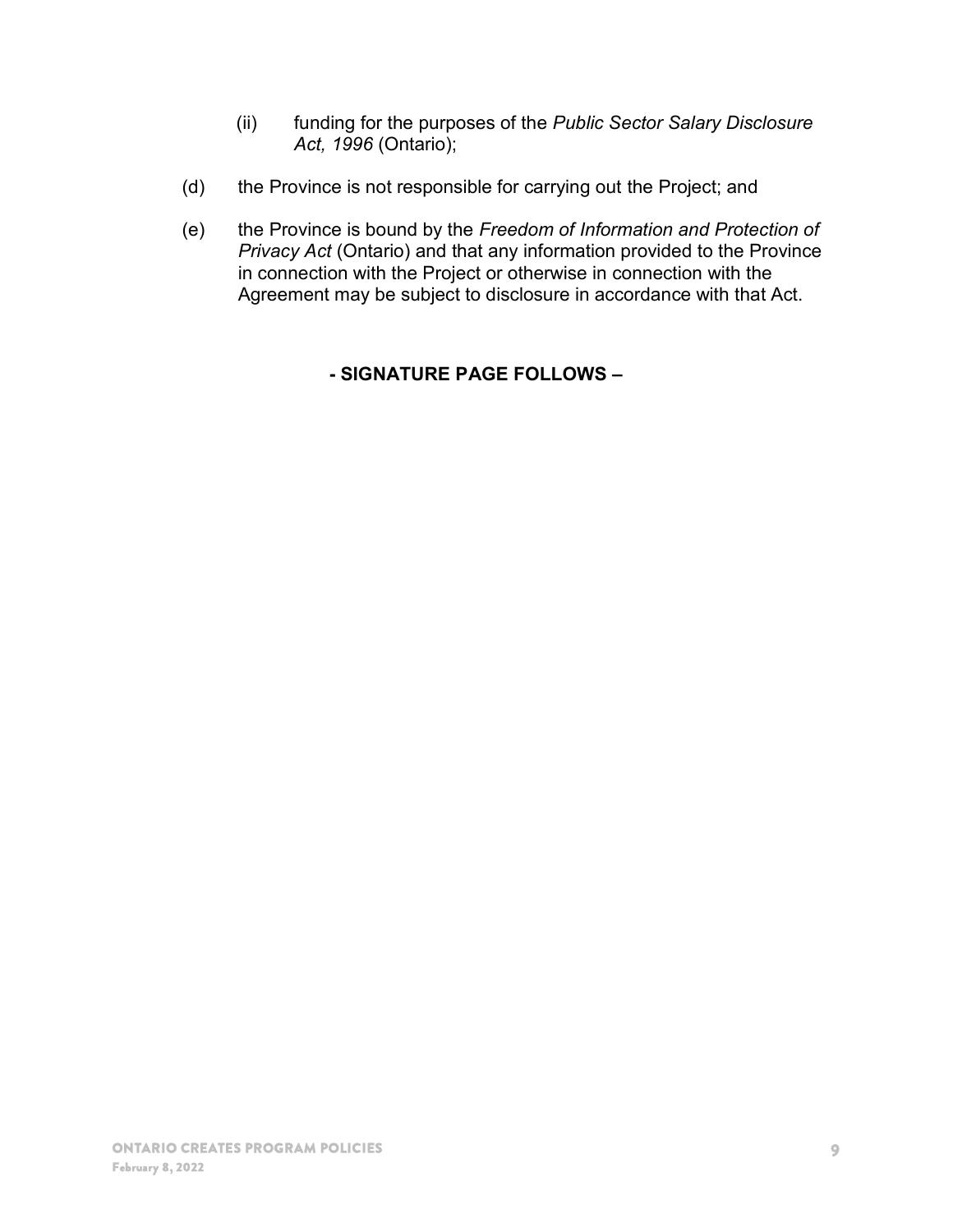The Parties have executed the Agreement on the dates set out below.

# Ontario Media Development Corporation

Date **Name:** Title:

 $\frac{1}{2}$  ,  $\frac{1}{2}$  ,  $\frac{1}{2}$  ,  $\frac{1}{2}$  ,  $\frac{1}{2}$  ,  $\frac{1}{2}$  ,  $\frac{1}{2}$  ,  $\frac{1}{2}$  ,  $\frac{1}{2}$  ,  $\frac{1}{2}$  ,  $\frac{1}{2}$  ,  $\frac{1}{2}$  ,  $\frac{1}{2}$  ,  $\frac{1}{2}$  ,  $\frac{1}{2}$  ,  $\frac{1}{2}$  ,  $\frac{1}{2}$  ,  $\frac{1}{2}$  ,  $\frac{1$ 

 $\frac{1}{2}$  ,  $\frac{1}{2}$  ,  $\frac{1}{2}$  ,  $\frac{1}{2}$  ,  $\frac{1}{2}$  ,  $\frac{1}{2}$  ,  $\frac{1}{2}$  ,  $\frac{1}{2}$  ,  $\frac{1}{2}$  ,  $\frac{1}{2}$  ,  $\frac{1}{2}$  ,  $\frac{1}{2}$  ,  $\frac{1}{2}$  ,  $\frac{1}{2}$  ,  $\frac{1}{2}$  ,  $\frac{1}{2}$  ,  $\frac{1}{2}$  ,  $\frac{1}{2}$  ,  $\frac{1$ 

# [enter the full legal name of the Recipient]

Date **Name:**  Title: I have authority to bind the Recipient.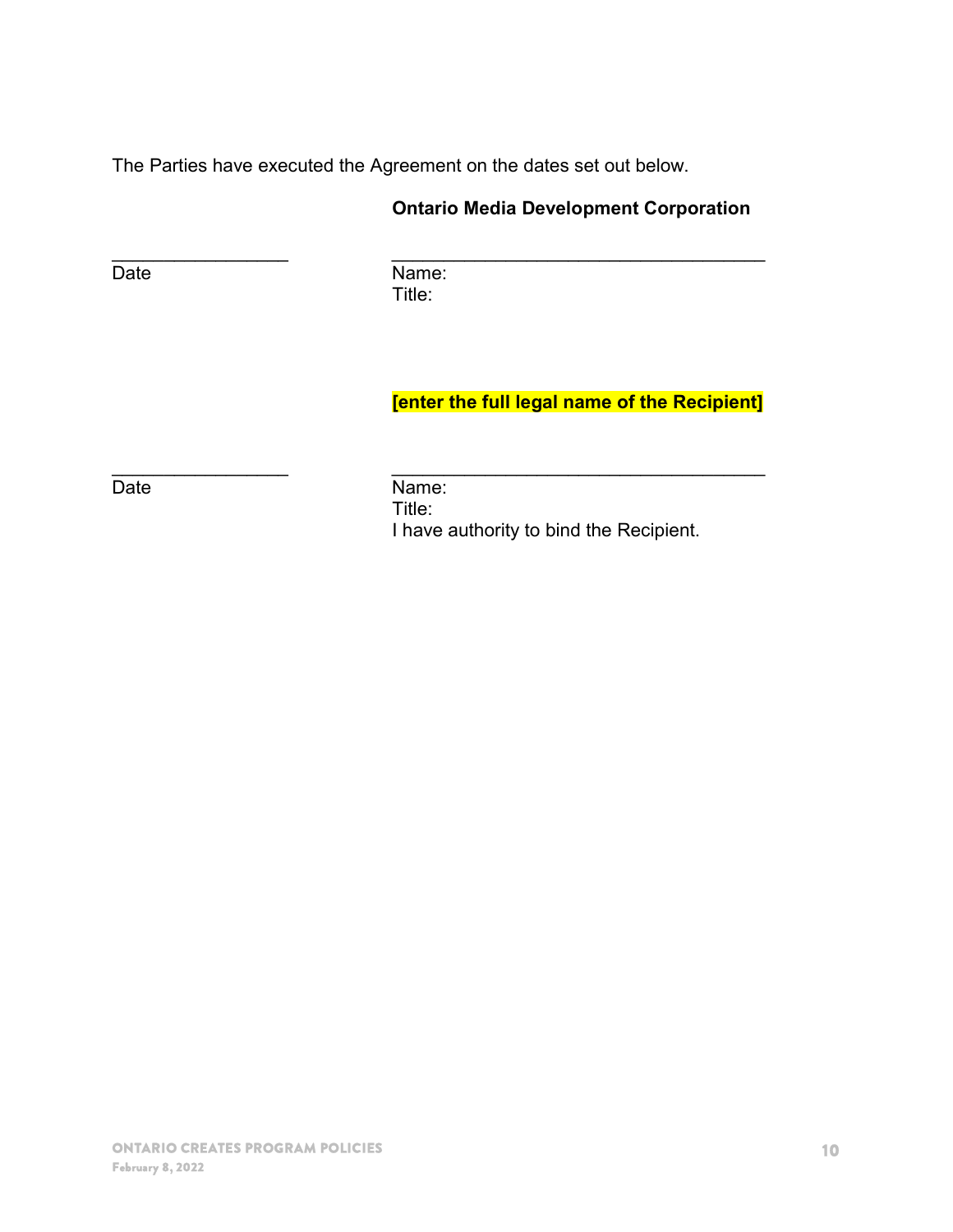#### SCHEDULE "A" GENERAL TERMS AND CONDITIONS

#### A1.0 INTERPRETATION AND DEFINITIONS

- A1.1 Interpretation. For the purposes of interpretation:
	- (a) words in the singular include the plural and vice-versa;
	- (b) words in one gender include all genders;
	- (c) the headings do not form part of the Agreement; they are for reference only and will not affect the interpretation of the Agreement;
	- (d) any reference to dollars or currency will be in Canadian dollars and currency; and
	- (e) "include", "includes" and "including" denote that the subsequent list is not exhaustive.
- A1.2 Definitions. In the Agreement, the following terms will have the following meanings:

"Additional Provisions" means the terms and conditions set out in Schedule "B".

"Agreement" means this agreement entered into between the Province and the Recipient, all of the schedules listed in section 1.1, and any amending agreement entered into pursuant to section 4.1.

"Budget" means the budget attached to the Agreement as Schedule "D".

"Business Day" means any working day, Monday to Friday inclusive, excluding statutory and other holidays, namely: New Year's Day; Family Day; Good Friday; Easter Monday; Victoria Day; Canada Day; Civic Holiday; Labour Day; Thanksgiving Day; Remembrance Day; Christmas Day; Boxing Day and any other day on which the Province has elected to be closed for business.

"Effective Date" means the date set out at the top of the Agreement.

"Event of Default" has the meaning ascribed to it in section A13.1.

"Expiry Date" means the expiry date set out in Schedule "B".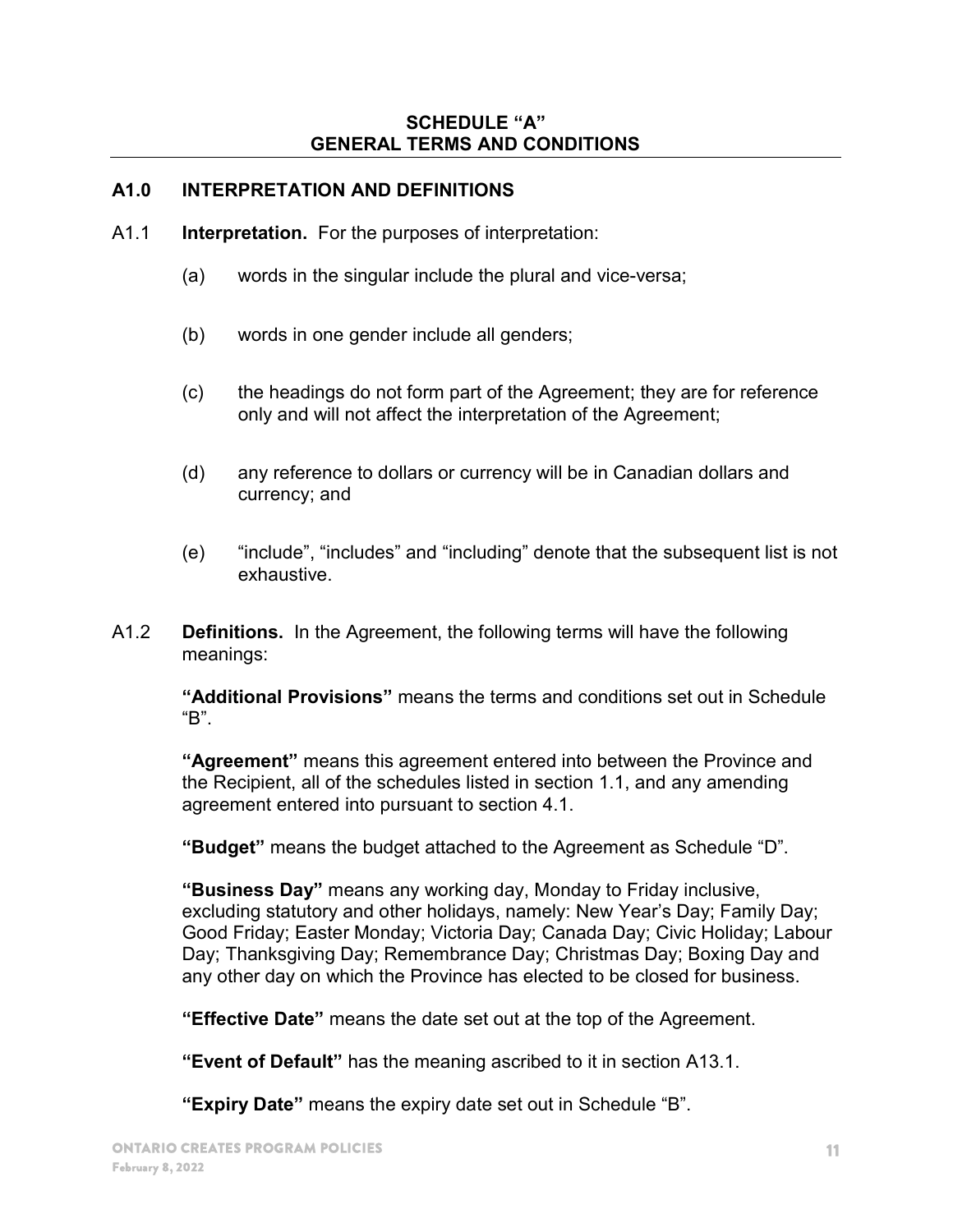#### "Funding Year" means:

- (a) in the case of the first Funding Year, the period commencing on the Effective Date and ending on the following March 31; and
- (b) in the case of Funding Years subsequent to the first Funding Year, the period commencing on April 1 following the end of the previous Funding Year and ending on the following March 31.

"Funds" means the money the Province provides to the Recipient pursuant to the Agreement.

"Indemnified Parties" means Her Majesty the Queen in right of Ontario, Her ministers, agents, appointees, and employees.

"Maximum Funds" means the maximum Funds set out in Schedule "B".

"Notice" means any communication given or required to be given pursuant to the Agreement.

"Notice Period" means the period of time within which the Recipient is required to remedy an Event of Default pursuant to section A13.3(b), and includes any such period or periods of time by which the Province extends that time in accordance with section A13.4.

"Parties" means the Province and the Recipient.

"Party" means either the Province or the Recipient.

"Project" means the undertaking described in Schedule "C".

"Reports" means the reports described in Schedule "F".

#### A2.0 REPRESENTATIONS, WARRANTIES, AND COVENANTS

- A2.1 General. The Recipient represents, warrants, and covenants that:
	- (a) it is, and will continue to be, a validly existing legal entity with full power to fulfill its obligations under the Agreement;
	- (b) it has, and will continue to have, the experience and expertise necessary to carry out the Project;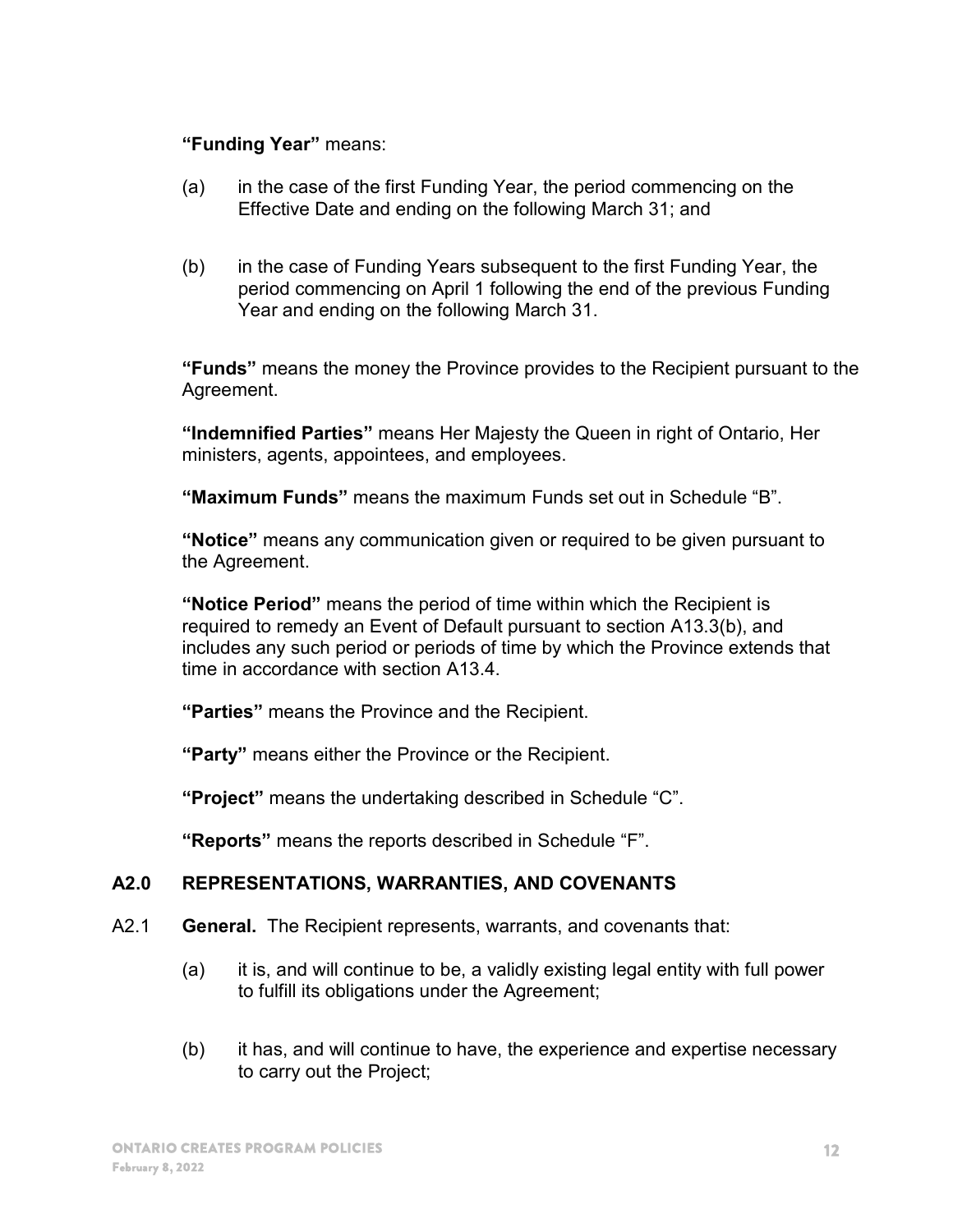- (c) it is in compliance with, and will continue to comply with, all federal and provincial laws and regulations, all municipal by-laws, and any other orders, rules, and by-laws related to any aspect of the Project, the Funds, or both; and
- (d) unless otherwise provided for in the Agreement, any information the Recipient provided to the Province in support of its request for funds (including information relating to any eligibility requirements) was true and complete at the time the Recipient provided it and will continue to be true and complete.
- A2.2 Execution of Agreement. The Recipient represents and warrants that it has:
	- (a) the full power and authority to enter into the Agreement; and
	- (b) taken all necessary actions to authorize the execution of the Agreement.
- A2.3 Governance. The Recipient represents, warrants, and covenants that it has, will maintain in writing, and will follow:
	- (a) a code of conduct and ethical responsibilities for all persons at all levels of the Recipient's organization;
	- (b) procedures to enable the Recipient's ongoing effective functioning;
	- (c) decision-making mechanisms for the Recipient;
	- (d) procedures to enable the Recipient to manage Funds prudently and effectively;
	- (e) procedures to enable the Recipient to complete the Project successfully;
	- (f) procedures to enable the Recipient to identify risks to the completion of the Project and strategies to address the identified risks, all in a timely manner;
	- (g) procedures to enable the preparation and submission of all Reports required pursuant to Article A7.0; and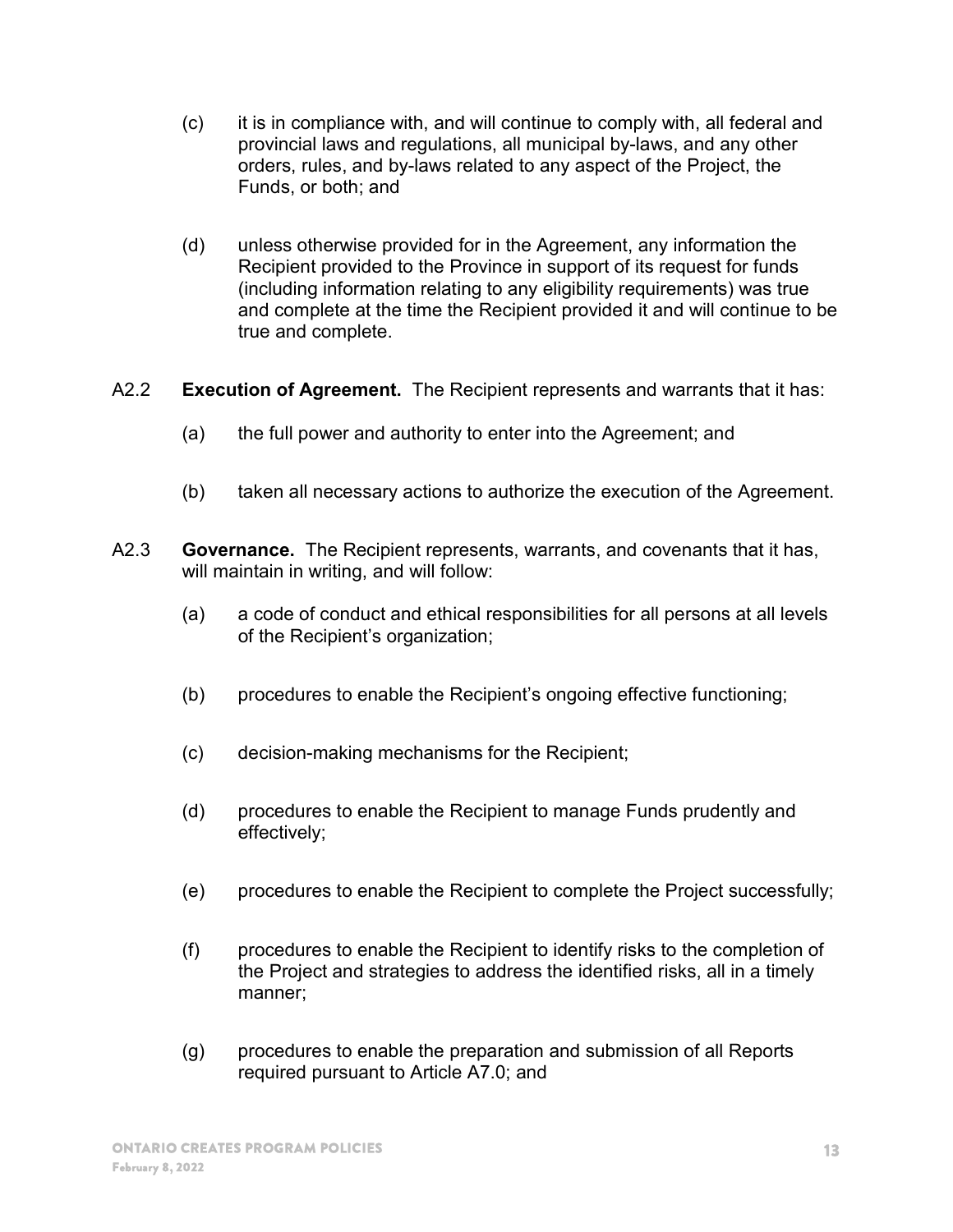- (h) procedures to enable the Recipient to address such other matters as the Recipient considers necessary to enable the Recipient to carry out its obligations under the Agreement.
- A2.4 Supporting Proof. Upon the request of the Province, the Recipient will provide the Province with proof of the matters referred to in Article A2.0.

#### A3.0 TERM OF THE AGREEMENT

A3.1 **Term.** The term of the Agreement will commence on the Effective Date and will expire on the Expiry Date unless terminated earlier pursuant to Article A11.0, Article A12.0, or Article A13.0.

# A4.0 FUNDS AND CARRYING OUT THE PROJECT

- A4.1 Funds Provided. The Province will:
	- (a) provide the Recipient up to the Maximum Funds for the purpose of carrying out the Project;
	- (b) provide the Funds to the Recipient in accordance with the payment plan attached to the Agreement as Schedule "E"; and
	- (c) deposit the Funds into an account designated by the Recipient provided that the account:
		- (i) resides at a Canadian financial institution; and
		- (ii) is in the name of the Recipient.
- A4.2 Limitation on Payment of Funds. Despite section A4.1:
	- (a) the Province is not obligated to provide any Funds to the Recipient until the Recipient provides the certificates of insurance or other proof as the Province may request pursuant to section A10.2;
	- (b) the Province is not obligated to provide instalments of Funds until it is satisfied with the progress of the Project;
	- (c) the Province may adjust the amount of Funds it provides to the Recipient in any Funding Year based upon the Province's assessment of the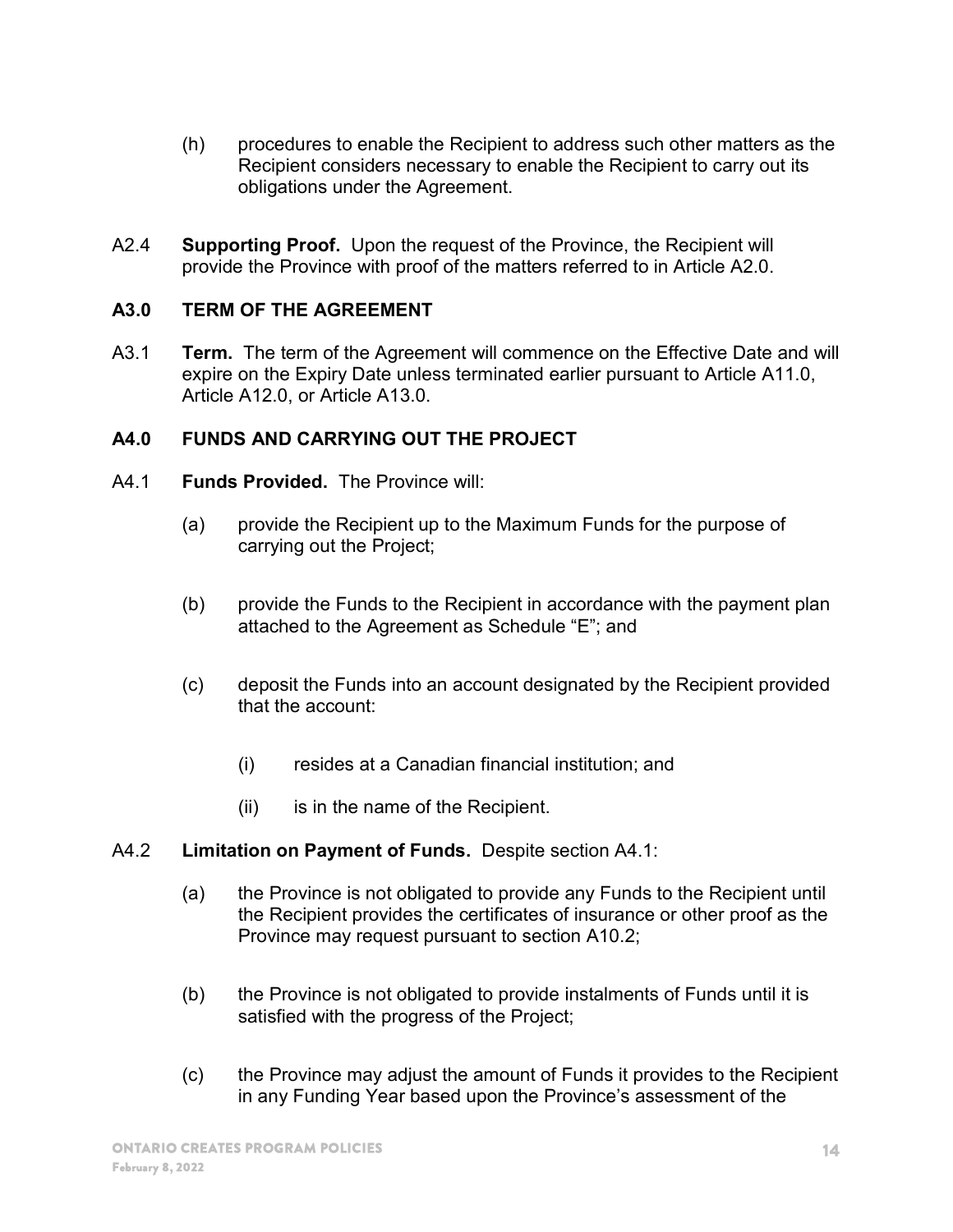information the Recipient provides to the Province pursuant to section A7.1; or

- (d) if, pursuant to the Financial Administration Act (Ontario), the Province does not receive the necessary appropriation from the Ontario Legislature for payment under the Agreement, the Province is not obligated to make any such payment, and, as a consequence, the Province may:
	- (i) reduce the amount of Funds and, in consultation with the Recipient, change the Project; or
	- (ii) terminate the Agreement pursuant to section A12.1.
- A4.3 Use of Funds and Carry Out the Project. The Recipient will do all of the following:
	- (a) carry out the Project in accordance with the Agreement;
	- (b) use the Funds only for the purpose of carrying out the Project;
	- (c) spend the Funds only in accordance with the Budget;
	- (d) not use the Funds to cover any cost that has or will be funded or reimbursed by one or more of any third party, ministry, agency, or organization of the Government of Ontario.
- A4.4 Interest Bearing Account. If the Province provides Funds before the Recipient's immediate need for the Funds, the Recipient will place the Funds in an interest bearing account in the name of the Recipient at a Canadian financial institution.
- A4.5 Interest. If the Recipient earns any interest on the Funds, the Province may:
	- (a) deduct an amount equal to the interest from any further instalments of Funds; or
	- (b) demand from the Recipient the payment of an amount equal to the interest.

 A4.6 Rebates, Credits, and Refunds. The Ministry will calculate Funds based on the actual costs to the Recipient to carry out the Project, less any costs (including taxes) for which the Recipient has received, will receive, or is eligible to receive, a rebate, credit, or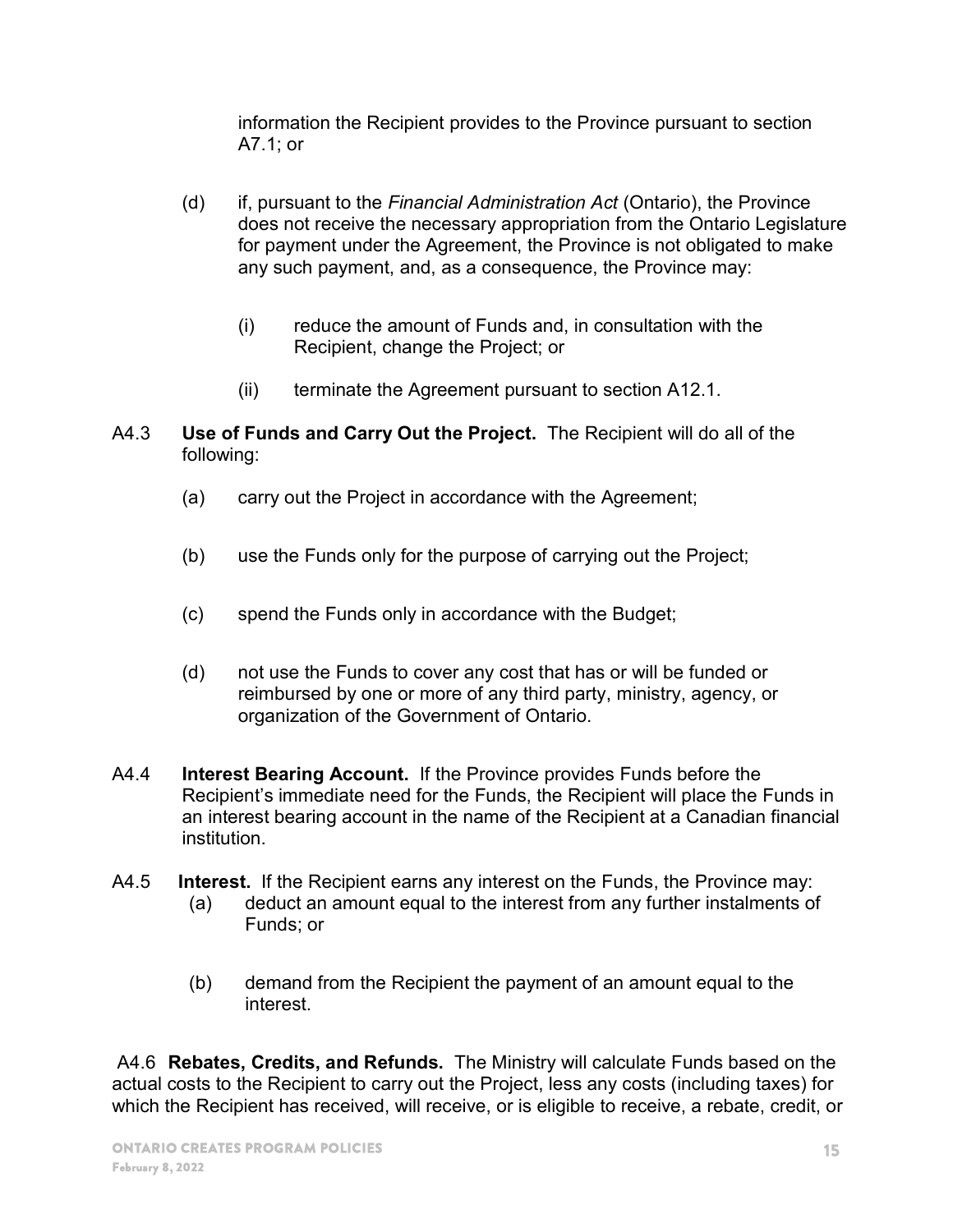refund.

#### A5.0 RECIPIENT'S ACQUISITION OF GOODS OR SERVICES, AND DISPOSAL OF ASSETS

- A5.1 **Acquisition.** If the Recipient acquires goods, services, or both with the Funds, it will:
	- (a) do so through a process that promotes the best value for money; and
	- (b) comply with the Broader Public Sector Accountability Act, 2010 (Ontario), including any procurement directive issued thereunder, to the extent applicable.
- A5.2 **Disposal.** The Recipient will not, without the Province's prior written consent, sell, lease, or otherwise dispose of any asset purchased or created with the Funds or for which Funds were provided, the cost of which exceeded the amount as provided for in Schedule "B" at the time of purchase.

# A6.0 CONFLICT OF INTEREST

- A6.1 **No Conflict of Interest.** The Recipient will carry out the Project and use the Funds without an actual, potential, or perceived conflict of interest.
- A6.2 Conflict of Interest Includes. For the purposes of Article A6.0, a conflict of interest includes any circumstances where:
	- (a) the Recipient; or
	- (b) any person who has the capacity to influence the Recipient's decisions,

has outside commitments, relationships, or financial interests that could, or could be seen to, interfere with the Recipient's objective, unbiased, and impartial judgment relating to the Project, the use of the Funds, or both.

# A6.3 Disclosure to Province. The Recipient will:

- (a) disclose to the Province, without delay, any situation that a reasonable person would interpret as an actual, potential, or perceived conflict of interest; and
- (b) comply with any terms and conditions that the Province may prescribe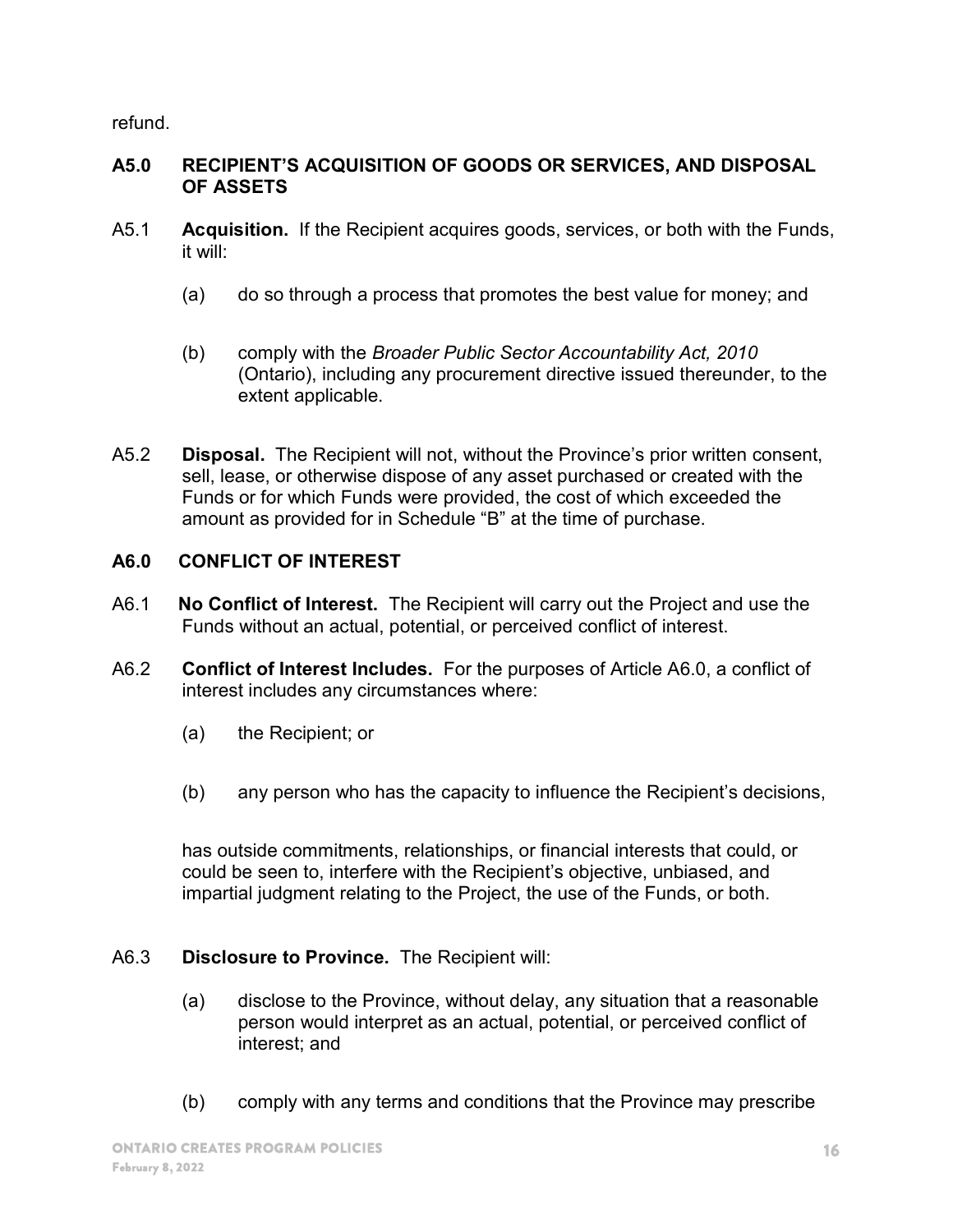as a result of the disclosure.

# A7.0 REPORTS, ACCOUNTING, AND REVIEW

- A7.1 Preparation and Submission. The Recipient will:
	- (a) submit to the Province at the address referred to in section A17.1, all Reports in accordance with the timelines and content requirements as provided for in Schedule "F", or in a form as specified by the Province from time to time;
	- (b) submit to the Province at the address referred to in section A17.1, any other reports as may be requested by the Province in accordance with the timelines and content requirements specified by the Province;
	- (c) ensure that all Reports and other reports are completed to the satisfaction of the Province; and
	- (d) ensure that all Reports and other reports are signed on behalf of the Recipient by an authorized signing officer.
- A7.2 Record Maintenance. The Recipient will keep and maintain:
	- (a) all financial records (including invoices) relating to the Funds or otherwise to the Project in a manner consistent with generally accepted accounting principles; and
	- (b) all non-financial documents and records relating to the Funds or otherwise to the Project.
- A7.3 Inspection. The Province, any authorized representative, or any independent auditor identified by the Province may, at the Province's expense, upon twentyfour hours' Notice to the Recipient and during normal business hours, enter upon the Recipient's premises to review the progress of the Project and the Recipient's allocation and expenditure of the Funds and, for these purposes, the Province, any authorized representative, or any independent auditor identified by the Province may take one or more of the following actions:
	- (a) inspect and copy the records and documents referred to in section A7.2;
	- (b) remove any copies made pursuant to section A7.3(a) from the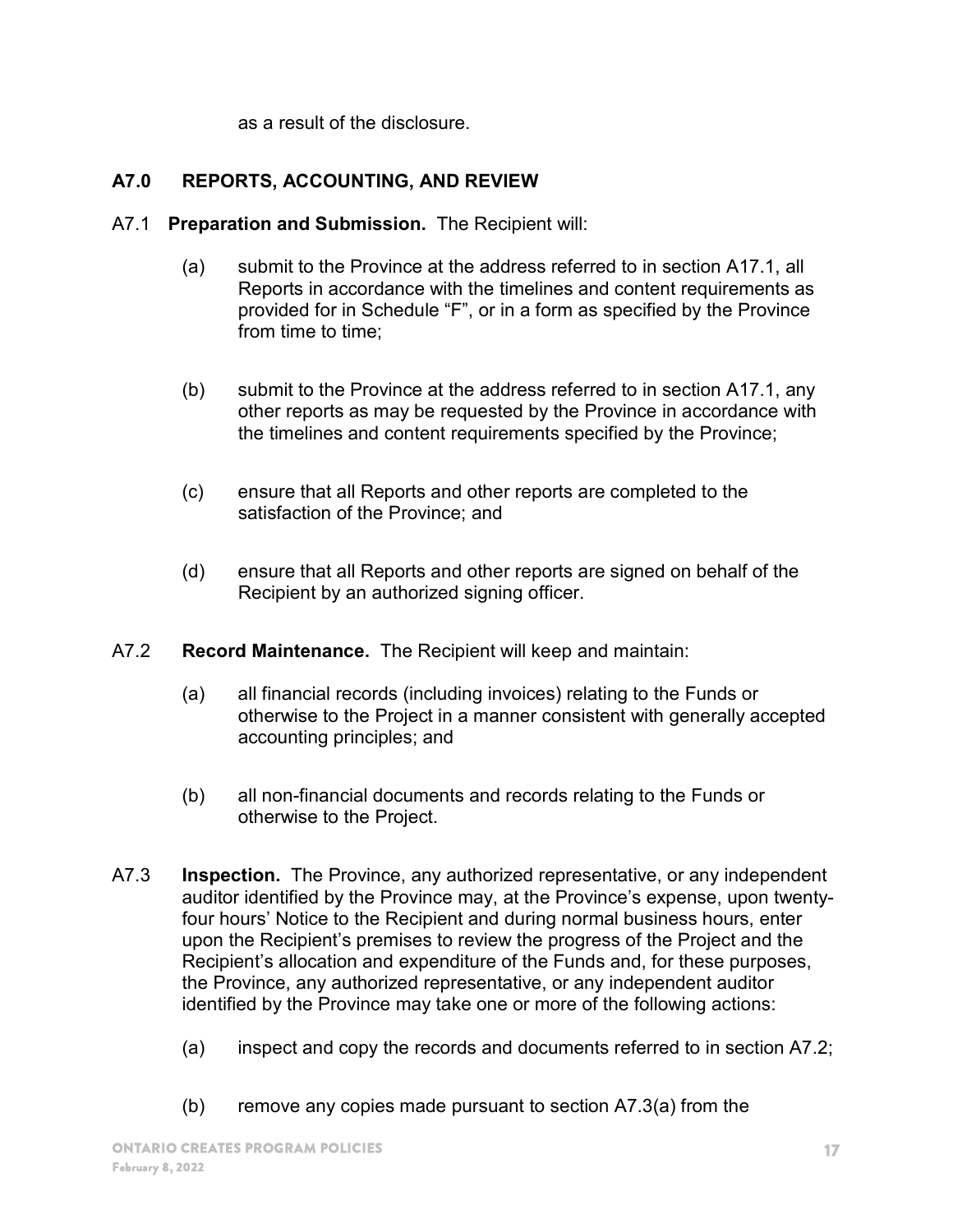Recipient's premises; and

- (c) conduct an audit or investigation of the Recipient in respect of the expenditure of the Funds, the Project, or both.
- A7.4 **Disclosure.** To assist in respect of the rights provided for in section A7.3, the Recipient will disclose any information requested by the Province, any authorized representatives, or any independent auditor identified by the Province, and will do so in the form requested by the Province, any authorized representative, or any independent auditor identified by the Province, as the case may be.
- A7.5 No Control of Records. No provision of the Agreement will be construed so as to give the Province any control whatsoever over the Recipient's records.
- A7.6 **Auditor General.** The Province's rights under Article A7.0 are in addition to any rights provided to the Auditor General pursuant to section 9.1 of the Auditor General Act (Ontario).

# A8.0 COMMUNICATIONS REQUIREMENTS

- A8.1 Acknowledge Support. Unless otherwise directed by the Province, the Recipient will:
	- (a) acknowledge the support of the Province for the Project; and
	- (b) ensure that the acknowledgement referred to in section A8.1(a) is in a form and manner as directed by the Province.
- A8.2 Publication. The Recipient will indicate, in any of its Project-related publications, whether written, oral, or visual, that the views expressed in the publication are the views of the Recipient and do not necessarily reflect those of the Province.

# A9.0 INDEMNITY

A9.1 Indemnification. The Recipient will indemnify and hold harmless the Indemnified Parties from and against any and all liability, loss, costs, damages, and expenses (including legal, expert and consultant fees), causes of action, actions, claims, demands, lawsuits, or other proceedings, by whomever made, sustained, incurred, brought, or prosecuted, in any way arising out of or in connection with the Project or otherwise in connection with the Agreement, unless solely caused by the negligence or wilful misconduct of the Indemnified Parties.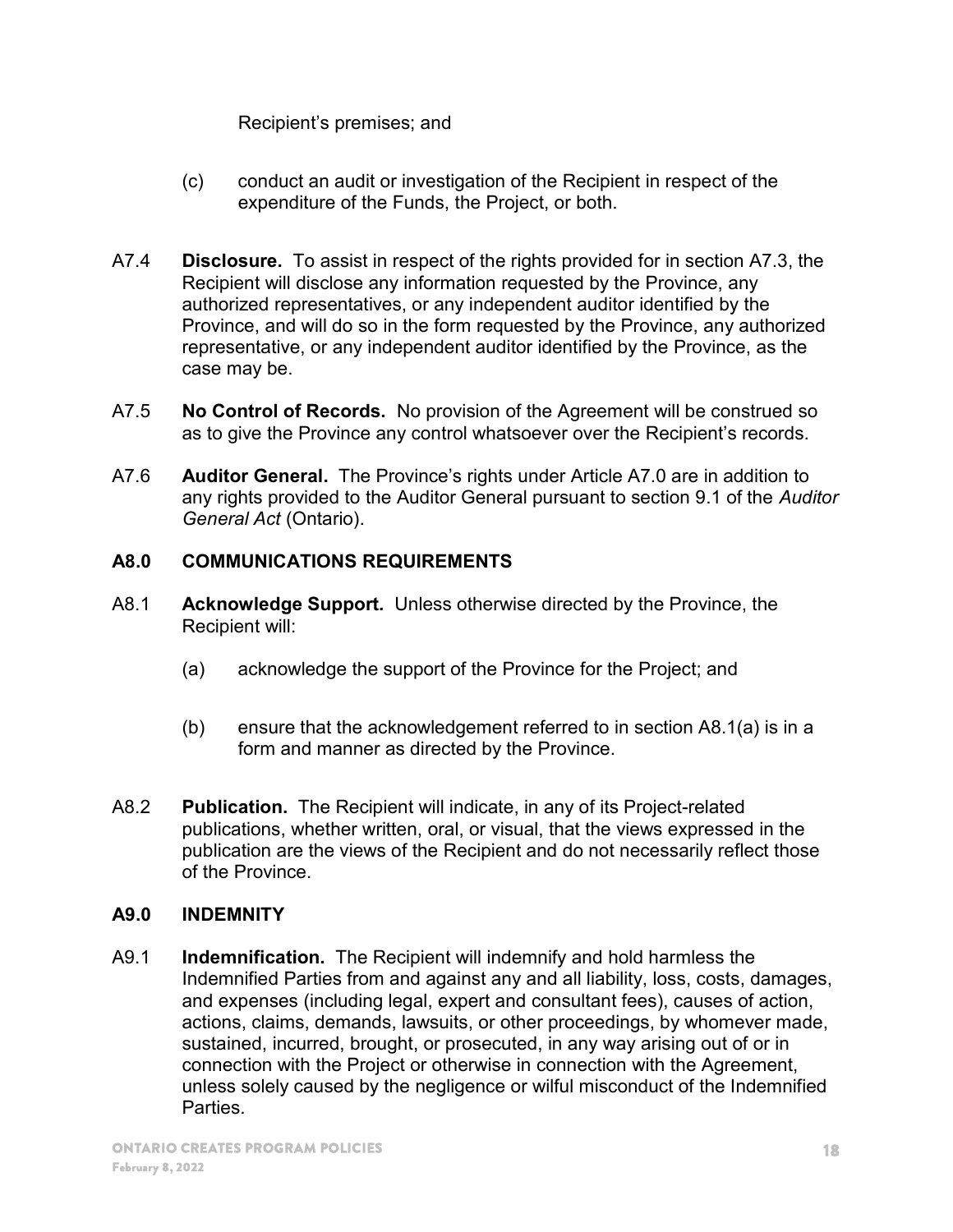#### A10.0 INSURANCE

- A10.1 **Recipient's Insurance.** The Recipient represents, warrants, and covenants that it has, and will maintain, at its own cost and expense, with insurers having a secure A.M. Best rating of B+ or greater, or the equivalent, all the necessary and appropriate insurance that a prudent person carrying out a project similar to the Project would maintain, including commercial general liability insurance on an occurrence basis for third party bodily injury, personal injury, and property damage, to an inclusive limit of not less than the amount provided for in Schedule "B" per occurrence. The insurance policy will include the following:
	- (a) the Indemnified Parties as additional insureds with respect to liability arising in the course of performance of the Recipient's obligations under, or otherwise in connection with, the Agreement;
	- (b) a cross-liability clause;
	- (c) contractual liability coverage; and
	- (d) a 30-day written notice of cancellation.
- A10.2 Proof of Insurance. The Recipient will:
	- (a) provide to the Province, either:
		- (i) certificates of insurance that confirm the insurance coverage as provided for in section A10.1; or
		- (ii) other proof that confirms the insurance coverage as provided for in section A10.1; and
	- (b) upon the request of the Province, provide to the Province a copy of any insurance policy.

# A11.0 TERMINATION ON NOTICE

- A11.1 **Termination on Notice.** The Province may terminate the Agreement at any time without liability, penalty, or costs upon giving at least 30 days' Notice to the Recipient.
- A11.2 Consequences of Termination on Notice by the Province. If the Province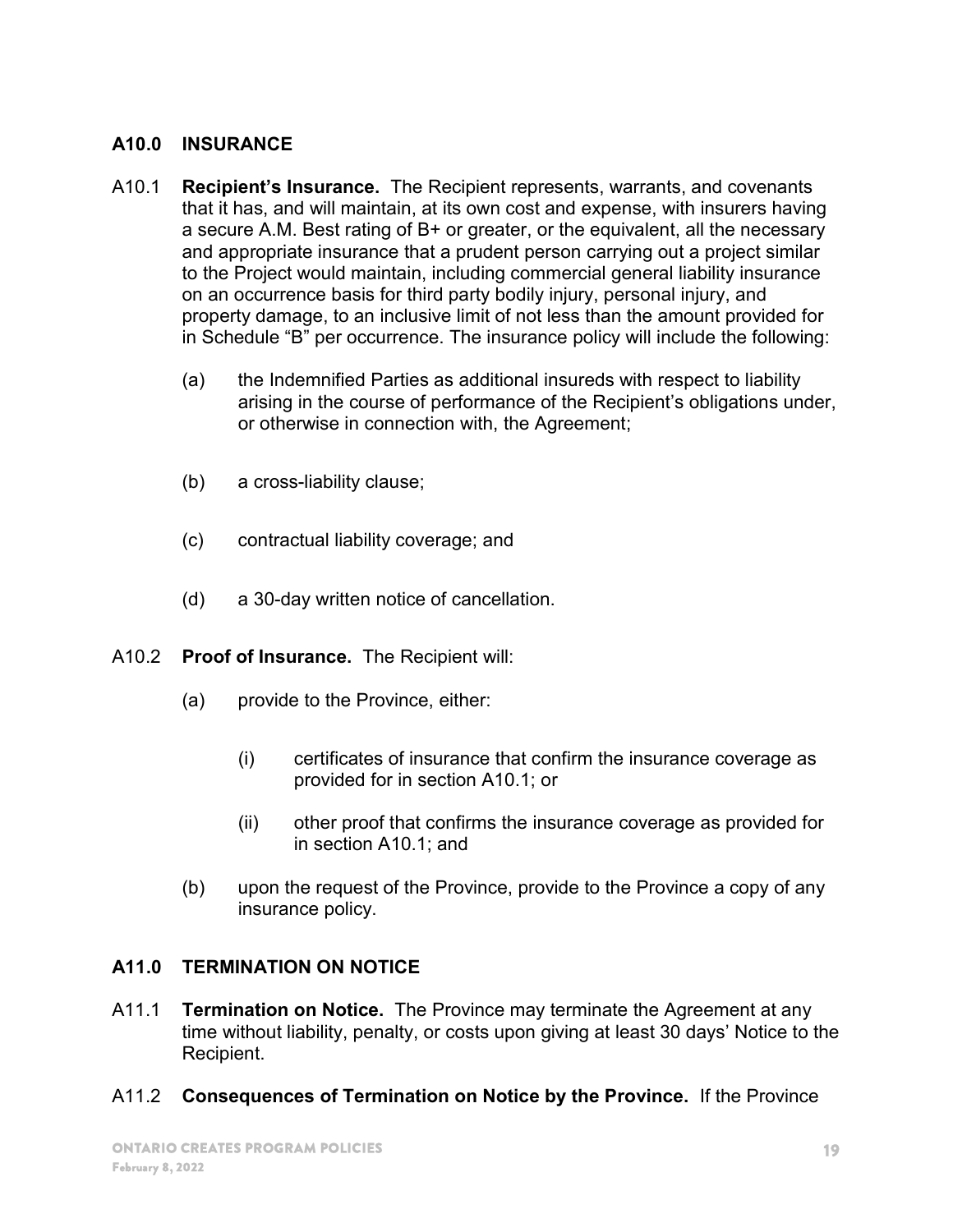terminates the Agreement pursuant to section A11.1, the Province may take one or more of the following actions:

- (a) cancel further instalments of Funds;
- (b) demand from the Recipient the payment of any Funds remaining in the possession or under the control of the Recipient; and
- (c) determine the reasonable costs for the Recipient to wind down the Project, and do either or both of the following:
	- (i) permit the Recipient to offset such costs against the amount the Recipient owes pursuant to section A11.2(b); and
	- (ii) subject to section A4.1(a), provide Funds to the Recipient to cover such costs.

# A12.0 TERMINATION WHERE NO APPROPRIATION

- A12.1 **Termination Where No Appropriation.** If, as provided for in section A4.2(d), the Province does not receive the necessary appropriation from the Ontario Legislature for any payment the Province is to make pursuant to the Agreement, the Province may terminate the Agreement immediately without liability, penalty, or costs by giving Notice to the Recipient.
- A12.2 Consequences of Termination Where No Appropriation. If the Province terminates the Agreement pursuant to section A12.1, the Province may take one or more of the following actions:
	- (a) cancel further instalments of Funds;
	- (b) demand from the Recipient the payment of any Funds remaining in the possession or under the control of the Recipient; and
	- (c) determine the reasonable costs for the Recipient to wind down the Project and permit the Recipient to offset such costs against the amount owing pursuant to section A12.2(b).
- A12.3 No Additional Funds. If, pursuant to section A12.2(c), the Province determines that the costs to wind down the Project exceed the Funds remaining in the possession or under the control of the Recipient, the Province will not provide additional Funds to the Recipient.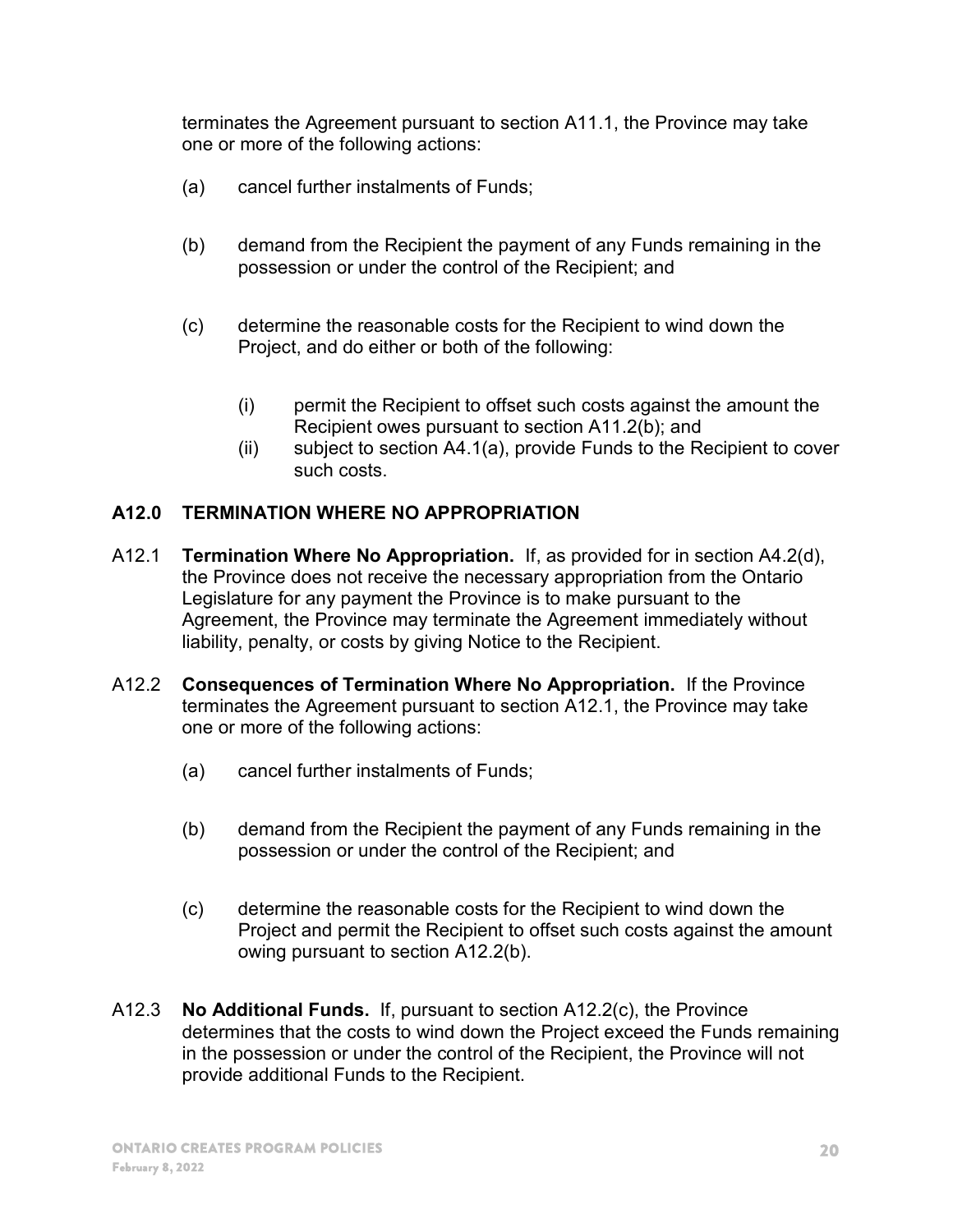#### A13.0 EVENT OF DEFAULT, CORRECTIVE ACTION, AND TERMINATION FOR DEFAULT

- A13.1 Events of Default. Each of the following events will constitute an Event of Default:
	- (a) in the opinion of the Province, the Recipient breaches any representation, warranty, covenant, or other material term of the Agreement, including failing to do any of the following in accordance with the terms and conditions of the Agreement:
		- (i) carry out the Project;
		- (ii) use or spend Funds; or
		- (iii) provide, in accordance with section A7.1, Reports or such other reports as may have been requested pursuant to section A7.1(b);
	- (b) the Recipient's operations, its financial condition, or its organizational structure, changes such that it no longer meets one or more of the eligibility requirements of the program under which the Province provides the Funds;
	- (c) the Recipient makes an assignment, proposal, compromise, or arrangement for the benefit of creditors, or a creditor makes an application for an order adjudging the Recipient bankrupt, or applies for the appointment of a receiver; or
	- (d) the Recipient ceases to operate.
- A13.2 Consequences of Events of Default and Corrective Action. If an Event of Default occurs, the Province may, at any time, take one or more of the following actions:
	- (a) initiate any action the Province considers necessary in order to facilitate the successful continuation or completion of the Project;
	- (b) provide the Recipient with an opportunity to remedy the Event of Default;
	- (c) suspend the payment of Funds for such period as the Province determines appropriate;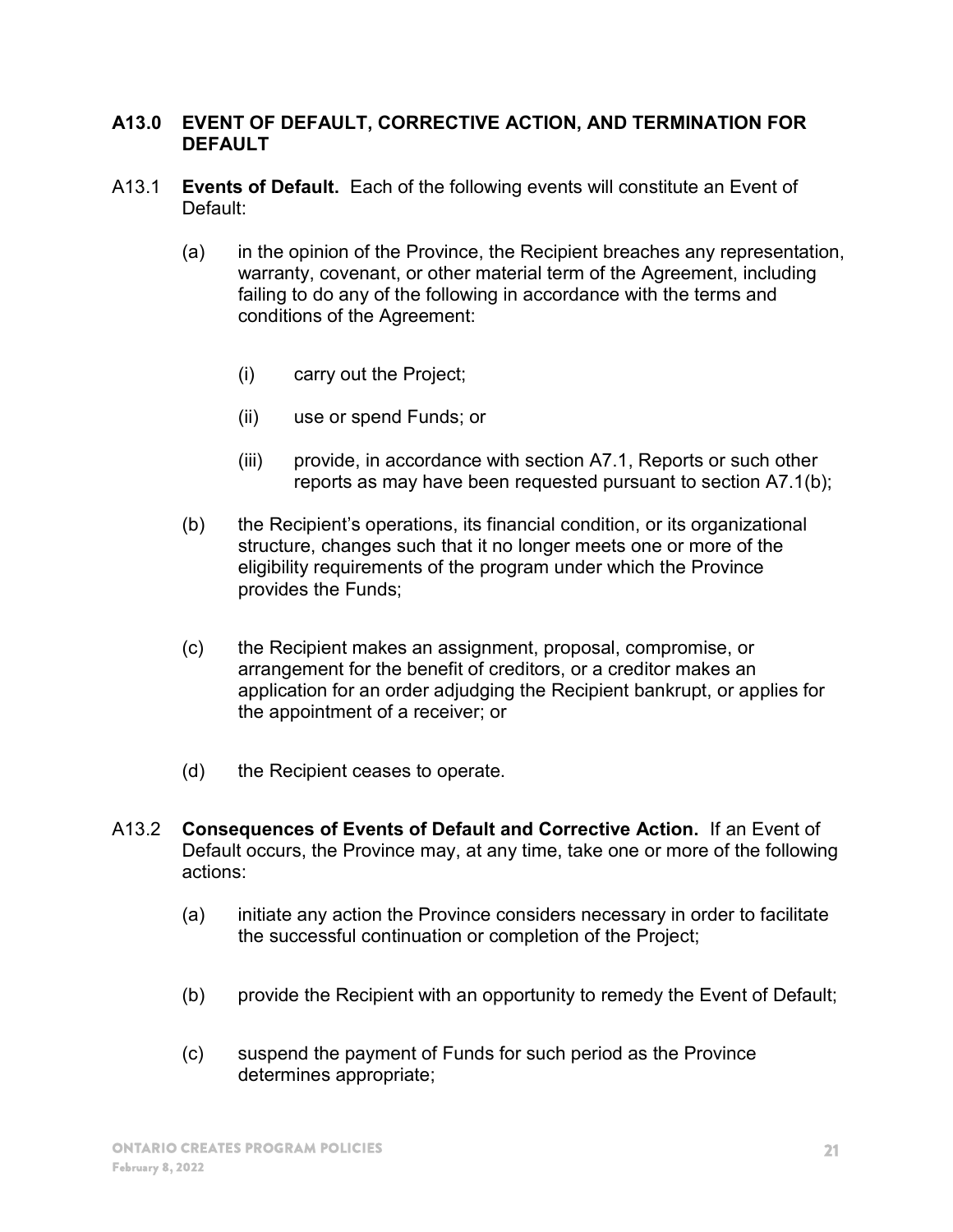- (d) reduce the amount of the Funds;
- (e) cancel further instalments of Funds;
- (f) demand from the Recipient the payment of any Funds remaining in the possession or under the control of the Recipient;
- (g) demand from the Recipient the payment of an amount equal to any Funds the Recipient used, but did not use in accordance with the Agreement;
- (h) demand from the Recipient the payment of an amount equal to any Funds the Province provided to the Recipient; and
- (i) terminate the Agreement at any time, including immediately, without liability, penalty or costs to the Province upon giving Notice to the Recipient.
- A13.3 Opportunity to Remedy. If, in accordance with section A13.2(b), the Province provides the Recipient with an opportunity to remedy the Event of Default, the Province will give Notice to the Recipient of:
	- (a) the particulars of the Event of Default; and
	- (b) the Notice Period.
- A13.4 **Recipient not Remedying.** If the Province provided the Recipient with an opportunity to remedy the Event of Default pursuant to section A13.2(b), and:
	- (a) the Recipient does not remedy the Event of Default within the Notice Period;
	- (b) it becomes apparent to the Province that the Recipient cannot completely remedy the Event of Default within the Notice Period; or
	- (c) the Recipient is not proceeding to remedy the Event of Default in a way that is satisfactory to the Province,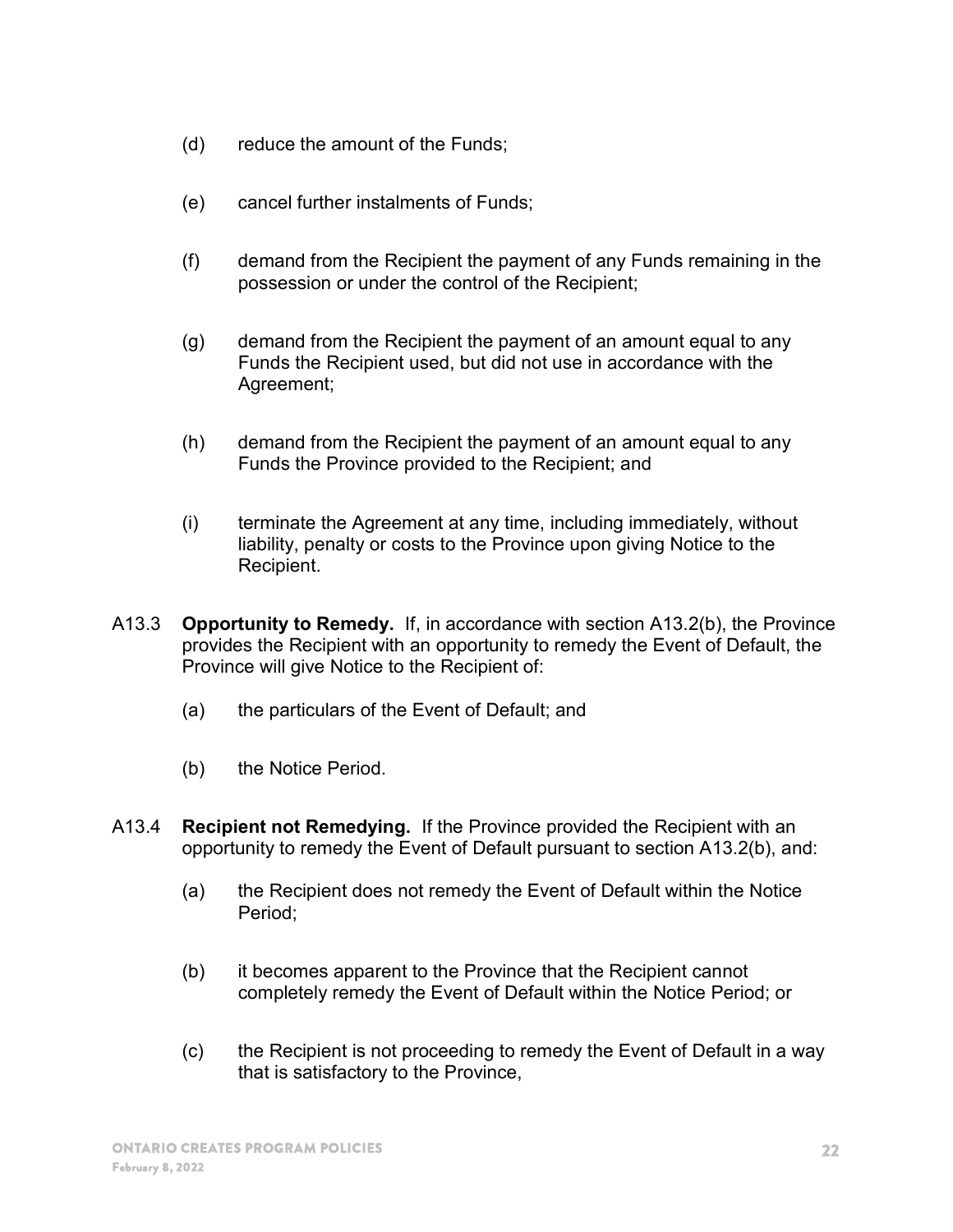the Province may extend the Notice Period, or initiate any one or more of the actions provided for in sections  $A13.2(a)$ , (c), (d), (e), (f), (g), (h), and (i).

A13.5 When Termination Effective. Termination under Article will take effect as provided for in the Notice.

#### A14.0 FUNDS AT THE END OF A FUNDING YEAR

- A14.1 Funds at the End of a Funding Year. Without limiting any rights of the Province under Article A13.0, if the Recipient has not spent all of the Funds allocated for the Funding Year as provided for in the Budget, the Province may take one or both of the following actions:
	- (a) demand from the Recipient payment of the unspent Funds; and
	- (b) adjust the amount of any further instalments of Funds accordingly.

#### A15.0 FUNDS UPON EXPIRY

A15.1 Funds Upon Expiry. The Recipient will, upon expiry of the Agreement, pay to the Province any Funds remaining in its possession or under its control.

#### A16.0 DEBT DUE AND PAYMENT

- A16.1 Payment of Overpayment. If at any time the Province provides Funds in excess of the amount to which the Recipient is entitled under the Agreement, the Province may:
	- (a) deduct an amount equal to the excess Funds from any further instalments of Funds; or
	- (b) demand that the Recipient pay an amount equal to the excess Funds to the Province.
- A16.2 Debt Due. If, pursuant to the Agreement:
	- (a) the Province demands from the Recipient the payment of any Funds or an amount equal to any Funds; or
	- (b) the Recipient owes any Funds or an amount equal to any Funds to the Province, whether or not the Province has demanded their payment,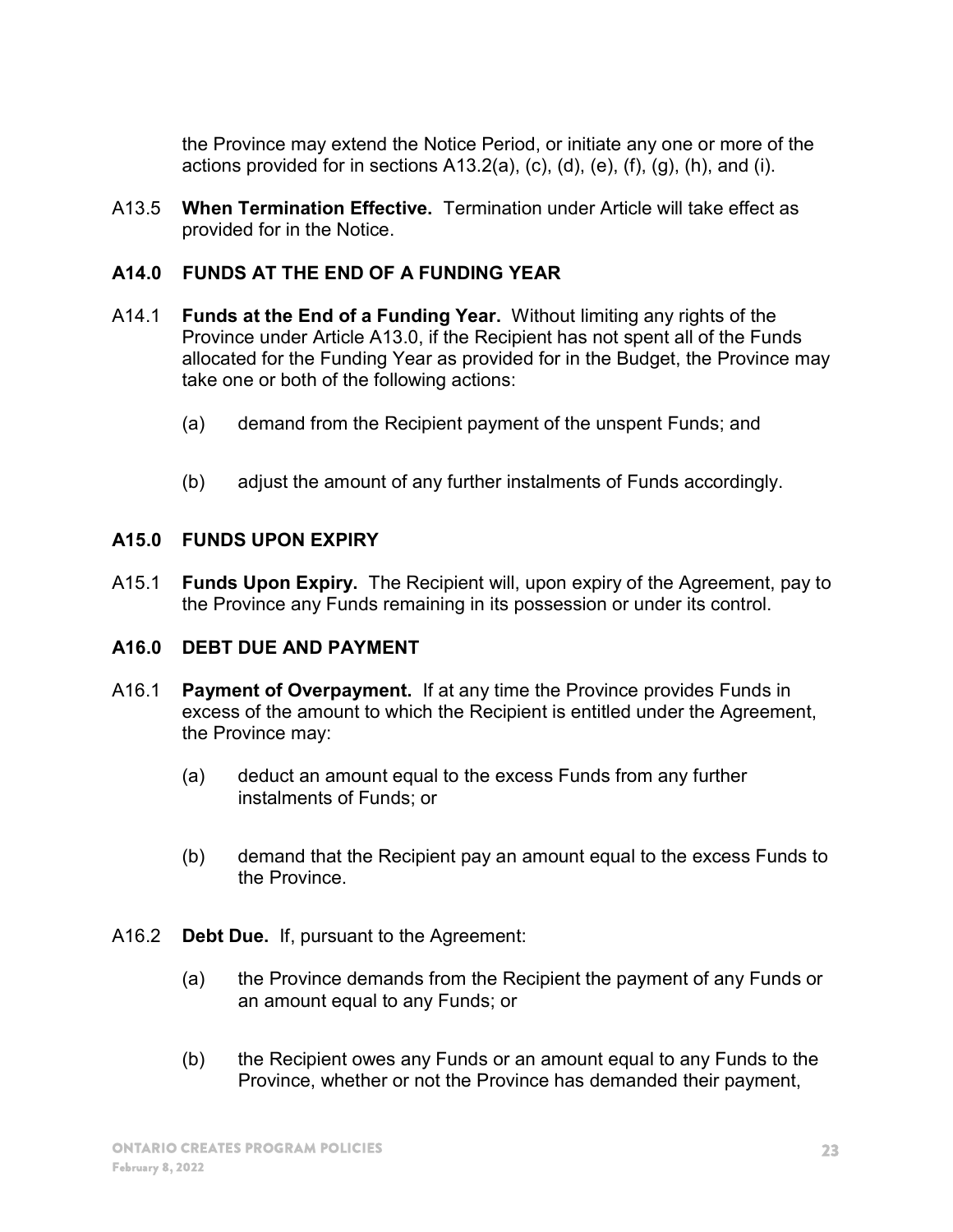such Funds or other amount will be deemed to be a debt due and owing to the Province by the Recipient, and the Recipient will pay the amount to the Province immediately, unless the Province directs otherwise.

- A16.3 Interest Rate. The Province may charge the Recipient interest on any money owing by the Recipient at the then current interest rate charged by the Province of Ontario on accounts receivable.
- A16.4 Payment of Money to Province. The Recipient will pay any money owing to the Province by cheque payable to the "Ontario Minister of Finance" and delivered to the Province as provided for in Schedule "B".
- A16.5 Fails to Pay. Without limiting the application of section 43 of the Financial Administration Act (Ontario), if the Recipient fails to pay any amount owing under the Agreement, Her Majesty the Queen in right of Ontario may deduct any unpaid amount from any money payable to the Recipient by Her Majesty the Queen in right of Ontario.

#### A17.0 NOTICE

- A17.1 Notice in Writing and Addressed. Notice will be in writing and will be delivered by email, postage-prepaid mail, personal delivery, or fax, and will be addressed to the Province and the Recipient respectively as provided for Schedule "B", or as either Party later designates to the other by Notice.
- A17.2 **Notice Given.** Notice will be deemed to have been given:
	- (a) in the case of postage-prepaid mail, five Business Days after the Notice is mailed; or
	- (b) in the case of email, personal delivery, or fax, one Business Day after the Notice is delivered.
- A17.3 Postal Disruption. Despite section A17.2(a), in the event of a postal disruption:
	- (a) Notice by postage-prepaid mail will not be deemed to be given; and
	- (b) the Party giving Notice will give Notice by email, personal delivery, or fax.

# A18.0 CONSENT BY PROVINCE AND COMPLIANCE BY RECIPIENT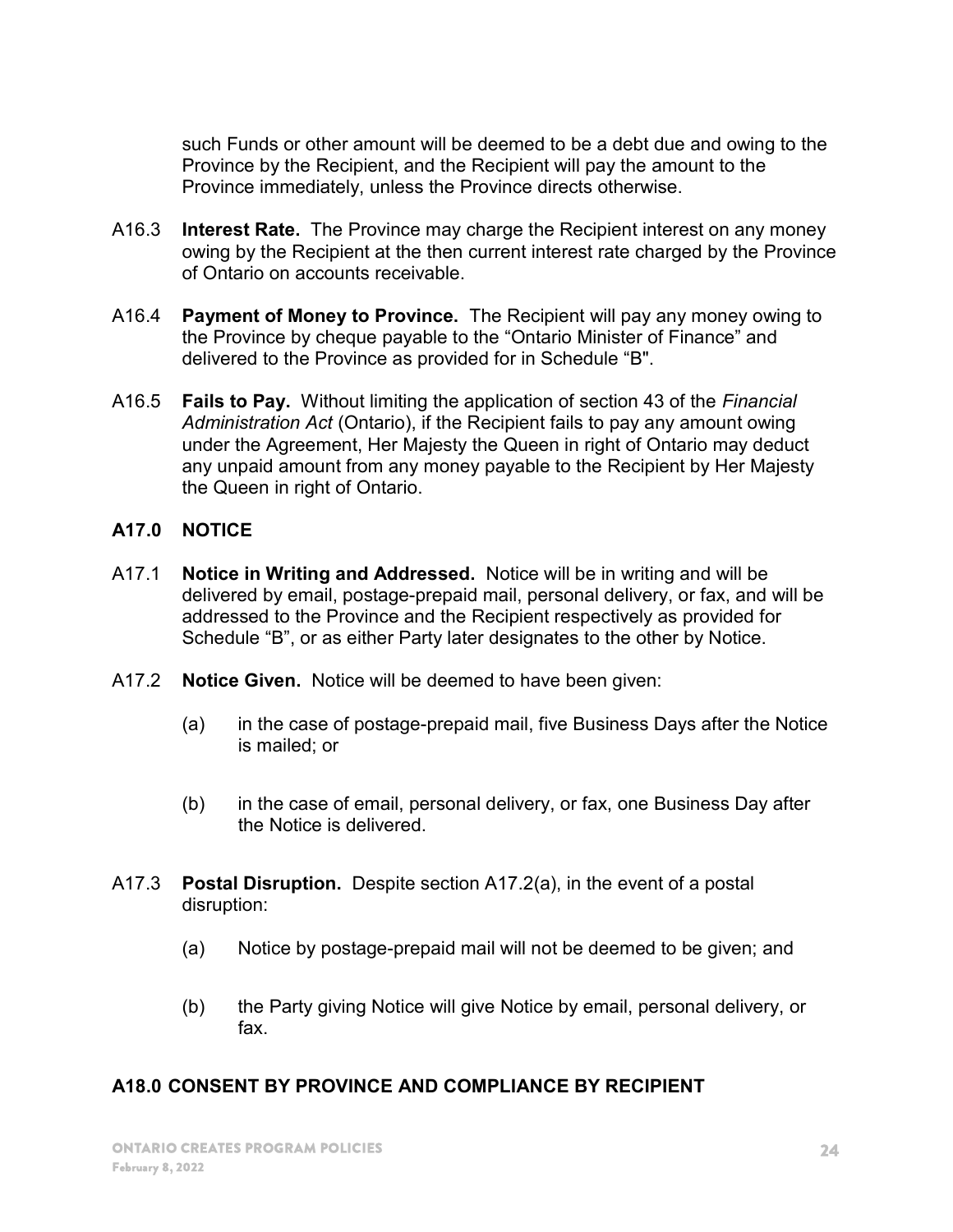A18.1 **Consent.** When the Province provides its consent pursuant to the Agreement, it may impose any terms and conditions on such consent and the Recipient will comply with such terms and conditions.

# A19.0 SEVERABILITY OF PROVISIONS

A19.1 Invalidity or Unenforceability of Any Provision. The invalidity or unenforceability of any provision of the Agreement will not affect the validity or enforceability of any other provision of the Agreement. Any invalid or unenforceable provision will be deemed to be severed.

# A20.0 WAIVER

- A20.1 Waiver Request. Either Party may, in accordance with the Notice provision set out in Article A17.0, ask the other Party to waive an obligation under the Agreement.
- A20.2 Waiver Applies. Any waiver a Party grants in response to a request made pursuant to section A20.1 will:
	- (a) be valid only if the Party granting the waiver provides it in writing; and
	- (b) apply only to the specific obligation referred to in the waiver.

# A21.0 INDEPENDENT PARTIES

A21.1 Parties Independent. The Recipient is not an agent, joint venturer, partner, or employee of the Province, and the Recipient will not represent itself in any way that might be taken by a reasonable person to suggest that it is, or take any actions that could establish or imply such a relationship.

# A22.0 ASSIGNMENT OF AGREEMENT OR FUNDS

- A22.1 **No Assignment.** The Recipient will not, without the prior written consent of the Province, assign any of its rights or obligations under the Agreement.
- A22.2 Agreement Binding. All rights and obligations contained in the Agreement will extend to and be binding on the Parties' respective heirs, executors, administrators, successors, and permitted assigns.

# A23.0 GOVERNING LAW

A23.1 **Governing Law.** The Agreement and the rights, obligations, and relations of the Parties will be governed by and construed in accordance with the laws of the Province of Ontario and the applicable federal laws of Canada. Any actions or proceedings arising in connection with the Agreement will be conducted in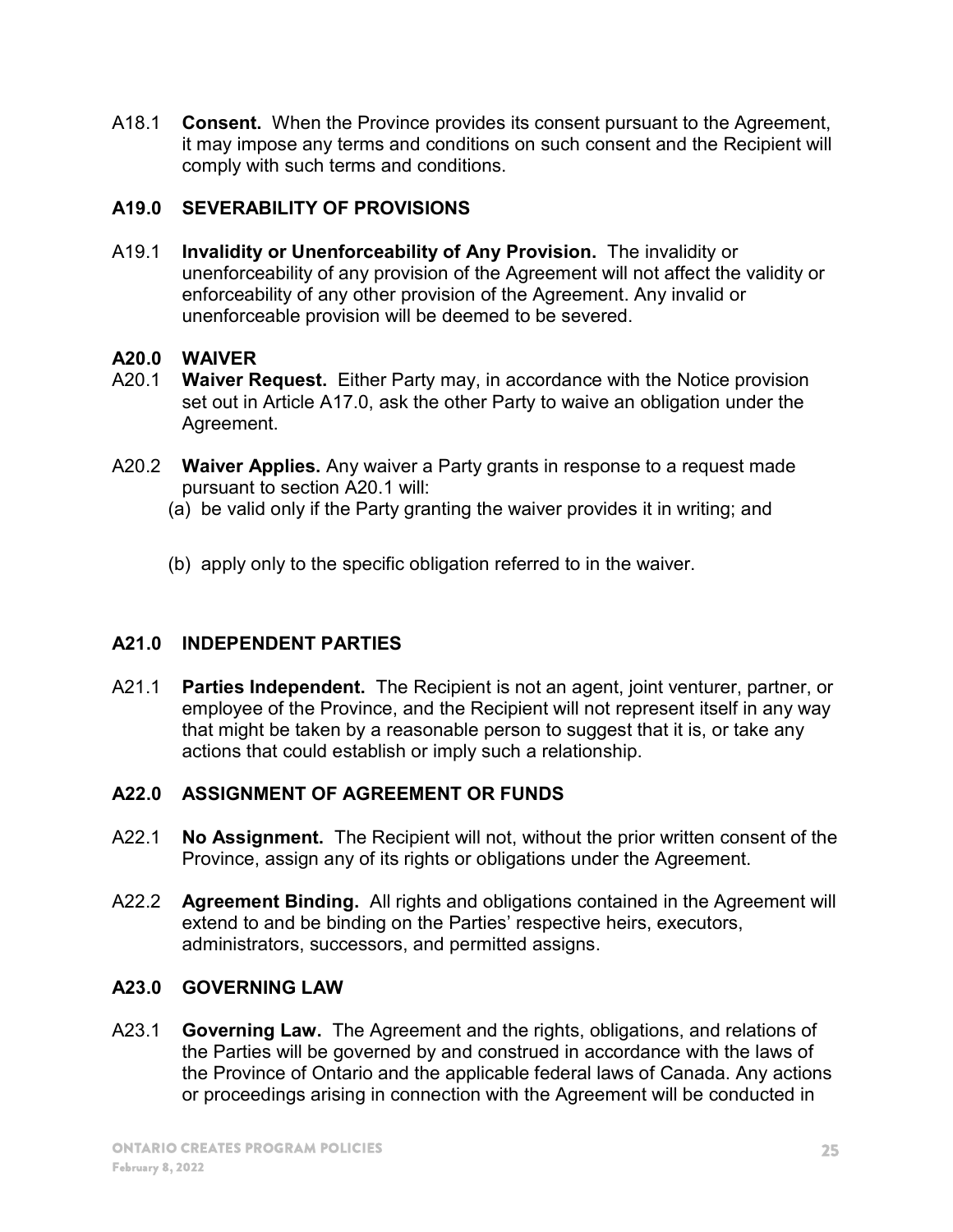the courts of Ontario, which will have exclusive jurisdiction over such proceedings.

# A24.0 FURTHER ASSURANCES

A24.1 Agreement into Effect. The Recipient will provide such further assurances as the Province may request from time to time with respect to any matter to which the Agreement pertains, and will otherwise do or cause to be done all acts or things necessary to implement and carry into effect the terms and conditions of the Agreement to their full extent.

#### A25.0 JOINT AND SEVERAL LIABILITY

A25.1 **Joint and Several Liability.** Where the Recipient is comprised of more than one entity, all such entities will be jointly and severally liable to the Province for the fulfillment of the obligations of the Recipient under the Agreement.

#### A26.0 RIGHTS AND REMEDIES CUMULATIVE

A26.1 Rights and Remedies Cumulative. The rights and remedies of the Province under the Agreement are cumulative and are in addition to, and not in substitution for, any of its rights and remedies provided by law or in equity.

# A27.0 FAILURE TO COMPLY WITH OTHER AGREEMENTS

- A27.1 Other Agreements. If the Recipient:
	- (a) has failed to comply with any term, condition, or obligation under any other agreement with Her Majesty the Queen in right of Ontario or one of Her agencies (a "Failure");
	- (b) has been provided with notice of such Failure in accordance with the requirements of such other agreement;
	- (c) has, if applicable, failed to rectify such Failure in accordance with the requirements of such other agreement; and
	- (d) such Failure is continuing,

the Province may suspend the payment of Funds for such period as the Province determines appropriate.

#### A28.0 SURVIVAL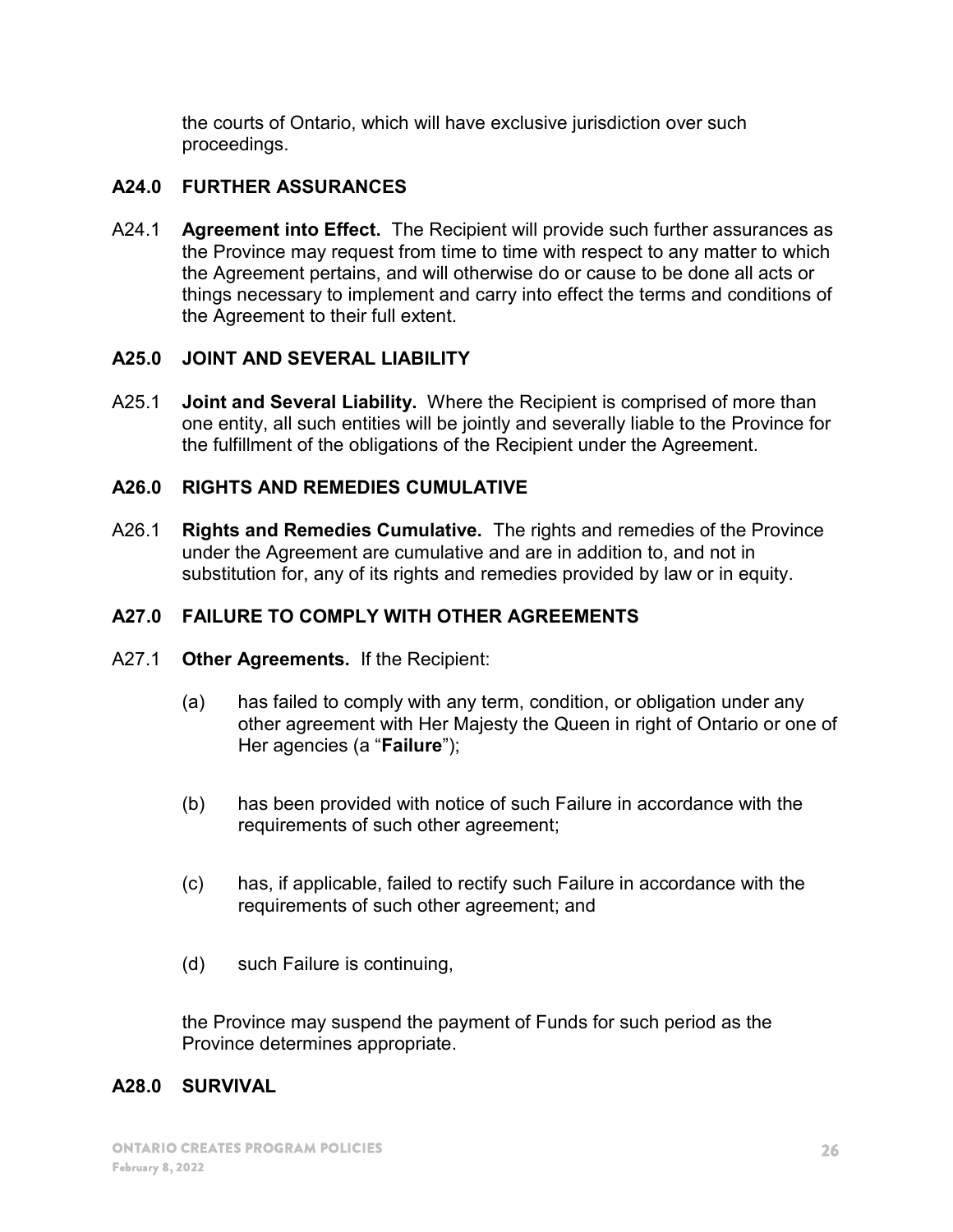A28.1 Survival. The following Articles and sections, and all applicable crossreferenced sections and schedules, will continue in full force and effect for a period of seven years from the date of expiry or termination of the Agreement: Article 1.0, Article 3.0, Article A1.0 and any other applicable definitions, section A2.1(a), sections A4.2(d), A4.5, section A5.2, section A7.1 (to the extent that the Recipient has not provided the Reports or other reports as may have been requested to the satisfaction of the Province), sections A7.2, A7.3, A7.4, A7.5, A7.6, Article A8.0, Article A9.0, section A11.2, sections A12.2, A12.3, sections A13.1, A13.2(d), (e), (f), (g) and (h), Article A15.0, Article A16.0, Article A17.0, Article A19.0, section A22.2, Article A23.0, Article A25.0, Article A26.0, Article A27.0 and Article A28.0.

#### - END OF GENERAL TERMS AND CONDITIONS -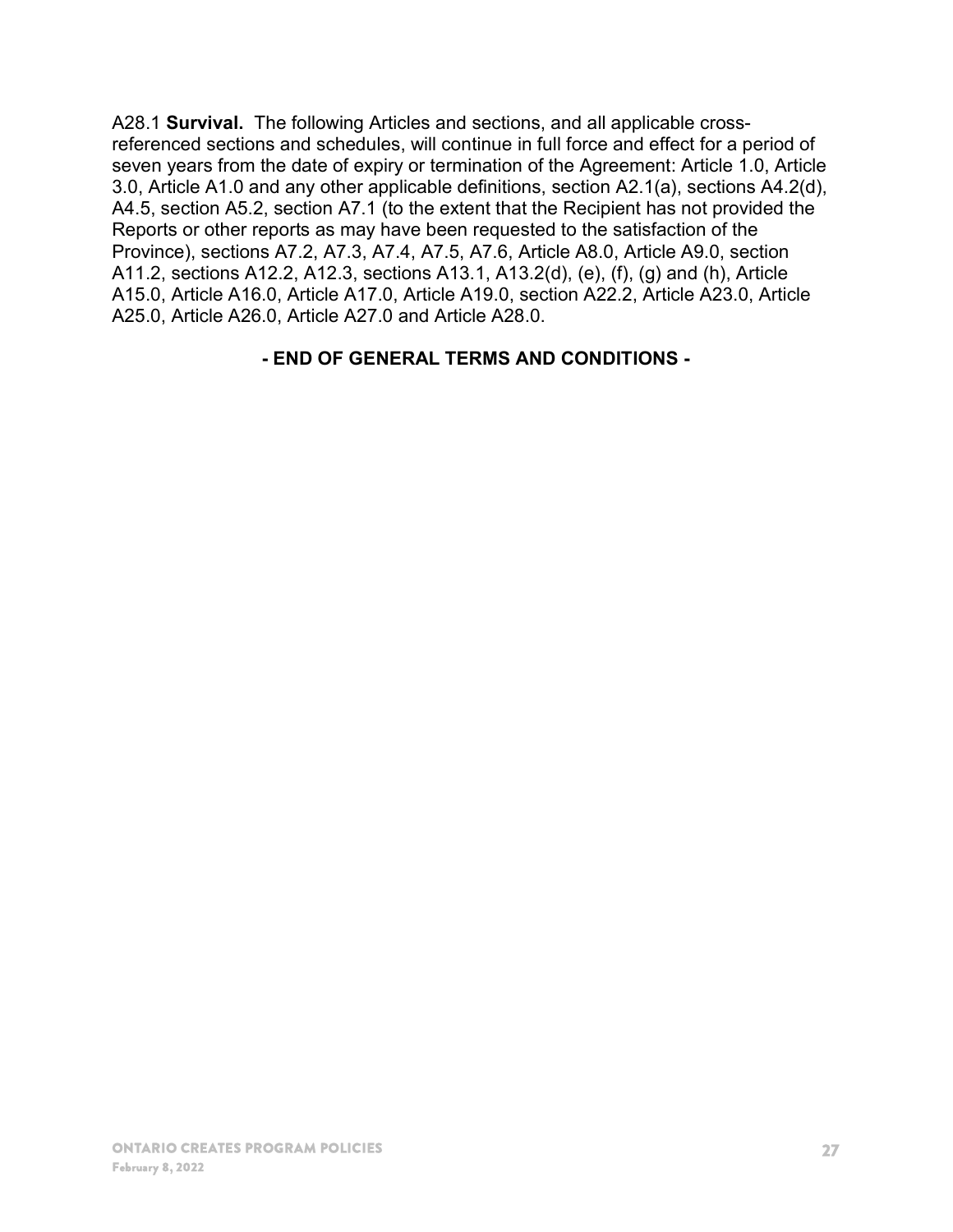#### SCHEDULE "B" PROJECT SPECIFIC INFORMATION AND ADDITIONAL PROVISIONS

| <b>Maximum Funds</b>               | \$                                                             |
|------------------------------------|----------------------------------------------------------------|
| <b>Expiry Date</b>                 |                                                                |
| <b>Amount for the purposes</b>     | \$1,000.00                                                     |
| of section A5.2 (Disposal)         |                                                                |
| of Schedule "A"                    |                                                                |
| <b>Insurance</b>                   | \$2,000,000                                                    |
| <b>Contact information for the</b> | <b>Name: Ontario Creates</b>                                   |
| purposes of Notice to the          |                                                                |
| <b>Province</b>                    | <b>Address: 175 Bloor Street East, South Tower, Suite 501,</b> |
|                                    | Toronto, Ontario, M4W 3R8                                      |
|                                    |                                                                |
|                                    | <b>Attention:</b>                                              |
|                                    |                                                                |
|                                    | Email:                                                         |
| <b>Contact information for the</b> | <b>Position:</b>                                               |
| purposes of Notice to the          |                                                                |
| <b>Recipient</b>                   | <b>Address:</b>                                                |
|                                    |                                                                |
|                                    |                                                                |
|                                    | Email:                                                         |

# Additional Provisions:

1. The following definition is hereby added to Section A1.2 of Schedule "A" to this Agreement:

"Ontario Creates" means the Ontario Media Development Corporation.

"Online Application Portal (OAP)" means the database through which an application under this Agreement must be submitted.

- 2. Subsection A4.1(c) of Schedule "A" to this Agreement is hereby deleted and replaced with the following:
	- (c) provide the Funds to the Recipient by cheque and the Recipient will deposit the Funds into an account designated by the Recipient provided that the account:
		- (i) resides at a Canadian financial institution; and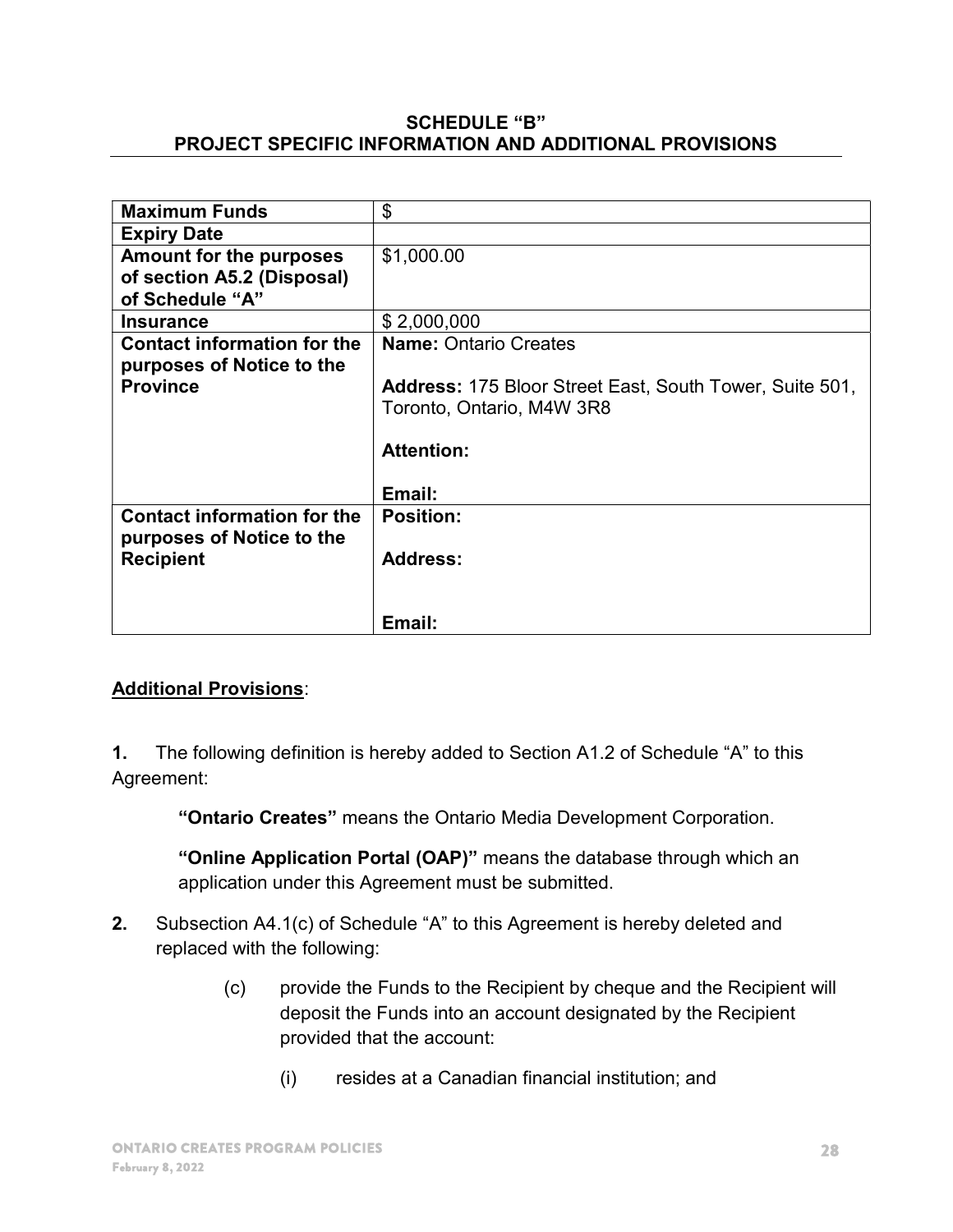(ii) is in the name of the Recipient.

3. Article A8 of Schedule "A" to this Agreement is hereby deleted and replaced with the following:

# A8.0 CREDIT, PUBLICITY AND DISCLOSURE

- A8.1 Acknowledge Support. Unless otherwise directed by the Province, the Recipient shall, in a form approved by the Province, acknowledge the support of the Province in any publication of any kind, written or oral, relating to the Project.
- A8.2 Prominent Credit. As appropriate, the Province shall receive a prominent credit on Project materials and in paid advertising, press releases, publicity and promotional material for the Project as follows or in a substantially similar form: "Made possible with the support of Ontario Creates [LOGO]" (or the French version thereof). In all material respects (including size of type and placement), such credit is not to be less prominent than credit accorded to any and all other financial participant(s) in the Project, where applicable, taking into consideration the respective size of the contribution.
- A8.3 Final Approval. The Province shall have the final approval right over the credit proposed for the Province by the Recipient in accordance with section A8.2, including the right to elect that no such credit is to be provided after the date of such election. The Recipient shall provide the Province with draft materials incorporating the credit that the Recipient proposes 14 Business Days in advance of the date when final approval is required from the Province.
- A8.4 Public. The Recipient agrees that the Province may make public the name and business address of the Recipient, the amount of Funds, and the purpose for which such Funds are being provided to the Recipient under the Agreement.
- A8.5 Promotion. The Province reserves the right to use the Recipient's name, Project title and key art or images to promote the Province's involvement in the Project. While this right is to be exercised at the discretion of the Province, due consideration is to be given to the appropriate timing of such promotion as it relates to the Project.
- 4. The reference to the "Ontario Minister of Finance" in Section A16.4 of Schedule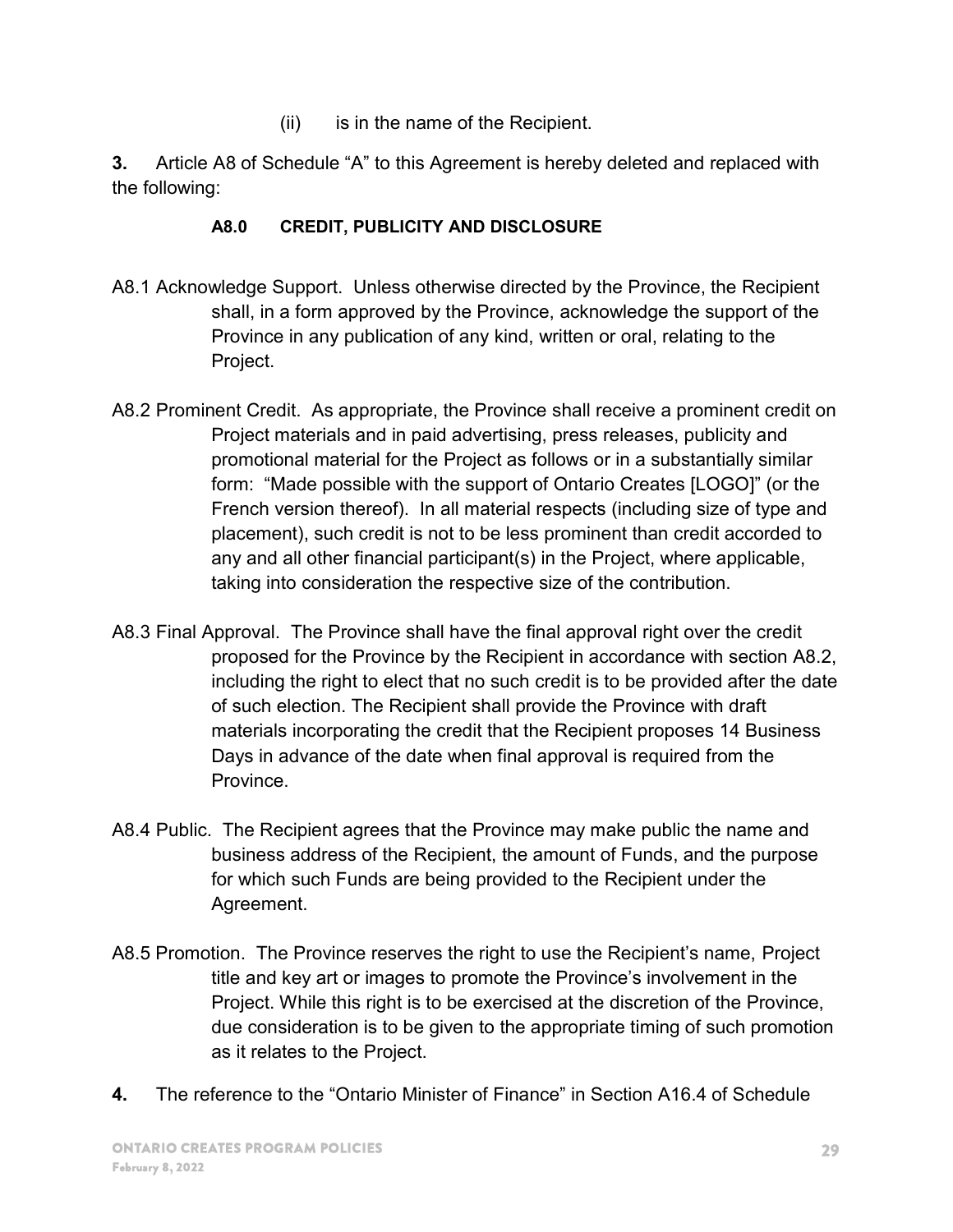"A" to this Agreement is deleted and replaced with the "Ontario Media Development Corporation".

- 5. The references to Her Majesty the Queen in right of Ontario in Section A16.5 of Schedule "A" to this Agreement are deleted and replaced with the Province.
- 6. Section A17.1 of Schedule "A" to this Agreement is hereby deleted and replaced with the following:
	- A17.1 Notice in Writing and Addressed. Notice will be in writing and will be delivered by electronic means on the Online Application Portal (OAP), email, postage-prepaid mail, personal delivery or fax, and will be addressed to the Province and the Recipient respectively as set out in Schedule "B", or as either Party later designates to the other by Notice.
- 7. Article A29.0 is hereby added to Schedule "A" of the Agreement as follows:

#### A29.0 BUDGET REALLOCATION

 A29.1 Where No Formal Amendment Required. Notwithstanding section 3.1 of the Agreement, the reallocation of Funds between line items within the Budget will not constitute a change to the Budget requiring a written amendment to the Agreement duly executed by the Parties, unless the reallocation of such Funds on one or more occasions represents a cumulative amount of reallocated Funds equalling over 10% of the total Funds within the Budget.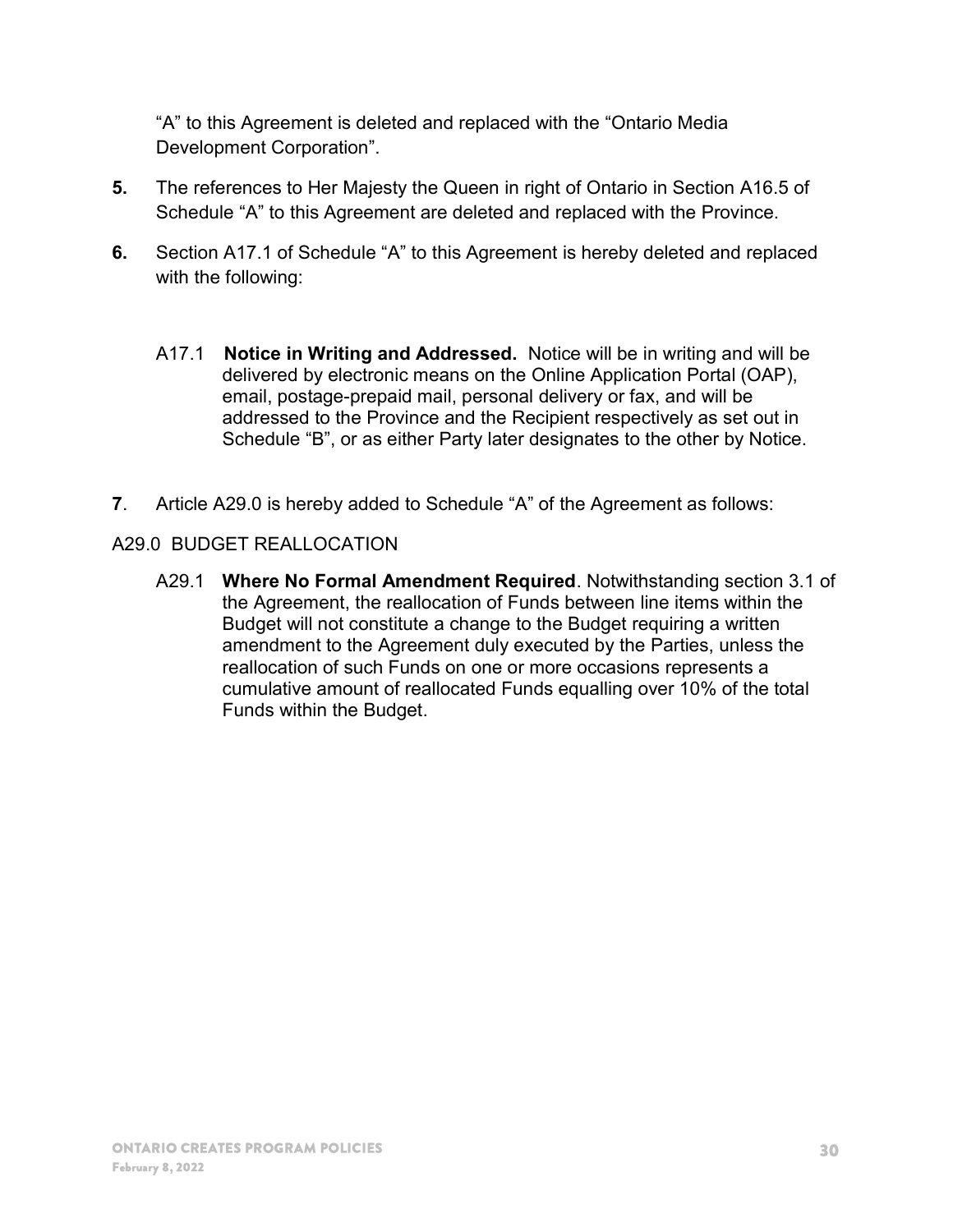# SCHEDULE "C" PROJECT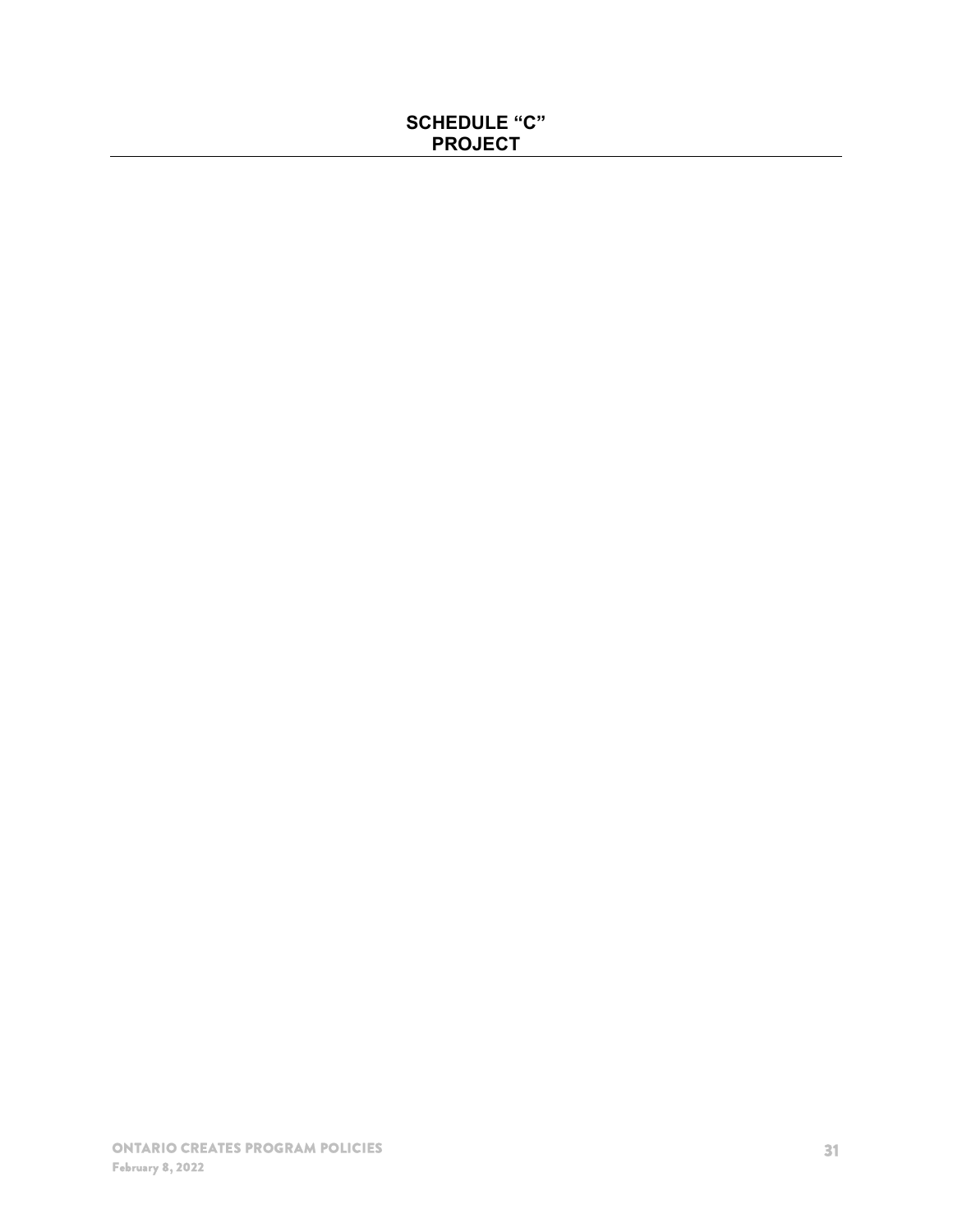# SCHEDULE "D" BUDGET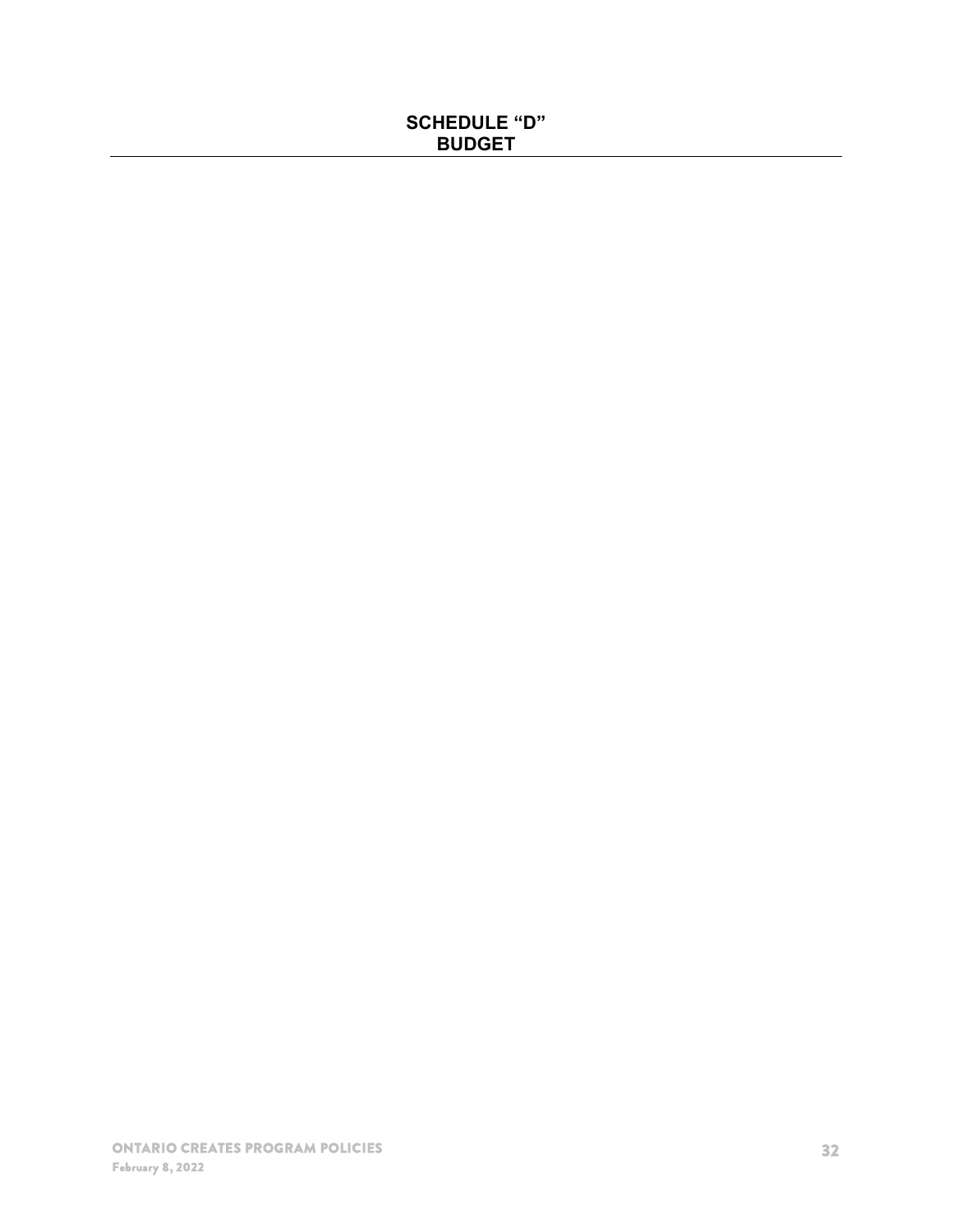# SCHEDULE "E" PAYMENT PLAN